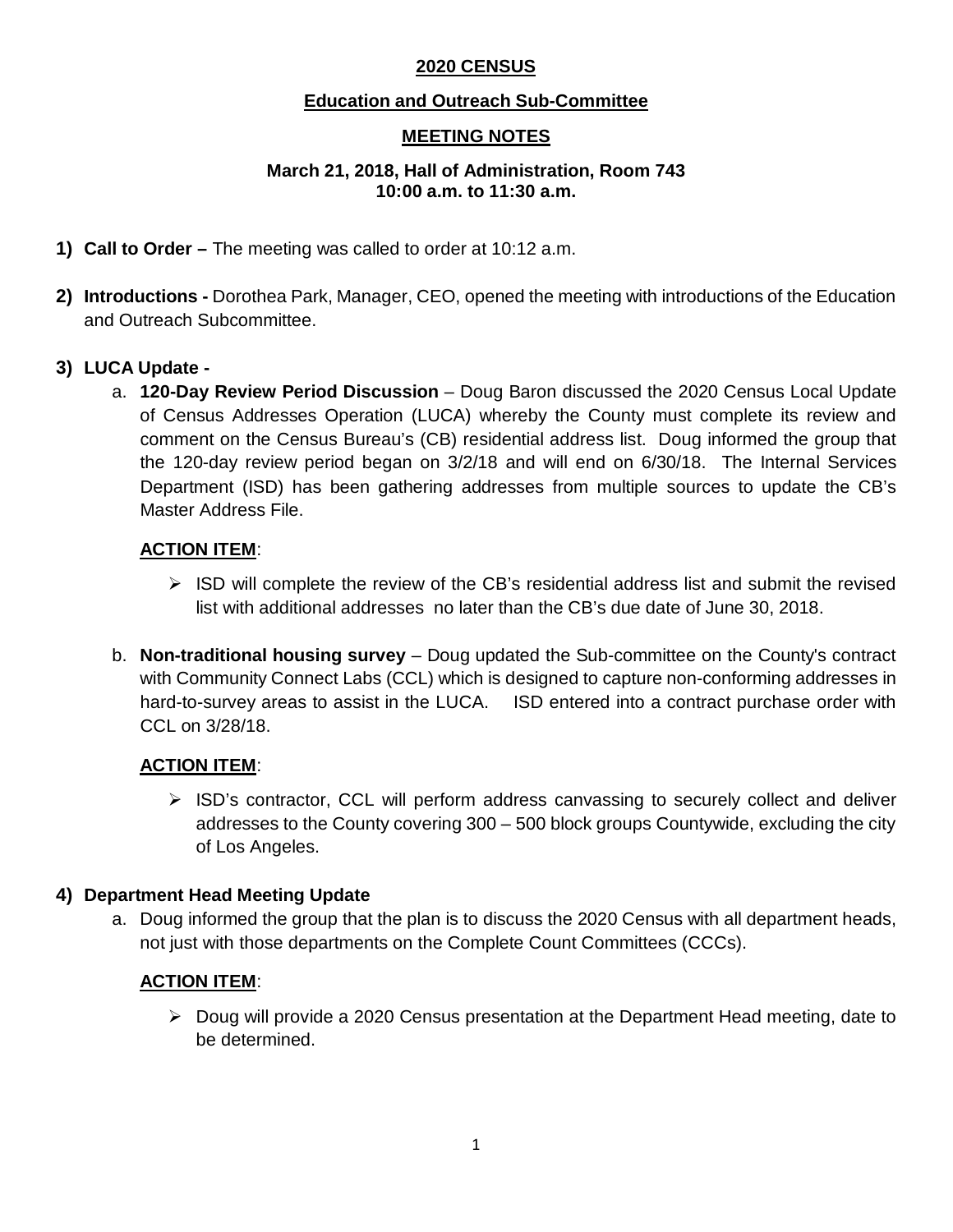### **5) WordPress Instructions/Demo**

- a. WordPress is an online website content management system. Rachel Rodriguez of the Internal Services Department (ISD) and Nick Franchino of the Department of Regional Planning (DRP) informed the group that the 2020 Census Word Press site was put together by ISD and DRP. Nick informed the group that the site can be made available to everyone to share material. The plan is to find a way for the CCC leads and assistants to upload directly to the WordPress site.
- b. The County plans to use a WordPress site to maintain files, reports, and information related to the 2020 Census Planning efforts. Rachel provided the group with a demonstration of the existing site which can be expanded. The site is meant to be user friendly and can be made available to everyone to be able to share materials. Rachel demonstrated that the site contains information from Sub-committee meetings and links to resources and the Low Response Score viewer. Nick also informed the group that approximately six months before the 2020 Census, we will be setting up another website that will be public facing. The current WordPress site is meant to be internal to the County departments, the City of LA and various stakeholders on our CCCs.

# **ACTION ITEM**:

 $\triangleright$  ISD will vet the WordPress site and scan it for security breaches. ISD will release the site once security issues have been corrected.

### **6) Health and Human Services Complete Count Committee ("CCC"):**

a. Lisa Simmons of the Department of Public Social Services, and Lourie Gladney of the Department of Health Services, provided the group with a presentation and written reports on the objectives and strategies for the Health and Human Services (HHS) CCC's Education and Outreach work plan. The HHS CCC has been working collaboratively with all CCC HHS departments to develop and present a unified message. Lisa and Lourie presented the HHS CCC, HHS CCC Stakeholder Sub-committee, and Government/Quasi-Government 2020 Census objectives and strategies (Please see the attached HHS CCC and CCC Sub-committee Objectives and Strategies).

#### **ACTION ITEM**:

- The HHS CCC will submit their Workplan, and 2020 Census Objectives and Strategies to be included in the Quarterly Status Report to the Board of Supervisors due on April 16, 2018.
- b. Lisa and Lourie provided the group with meeting updates of CCC and Subcommittee meetings.

#### **ACTION ITEM**:

 $\triangleright$  The HHS CCC will continue to meet with their subcommittees to further develop their education and outreach plans.

# **7) Transportation CCC**

a. Pamela Manning of the Department of Public Works, provided the group with a presentation and written reports on the objectives and strategies for the CCC's Education and Outreach work plan. Pamela let the group know that the Transportation CCC is working on outreach strategies and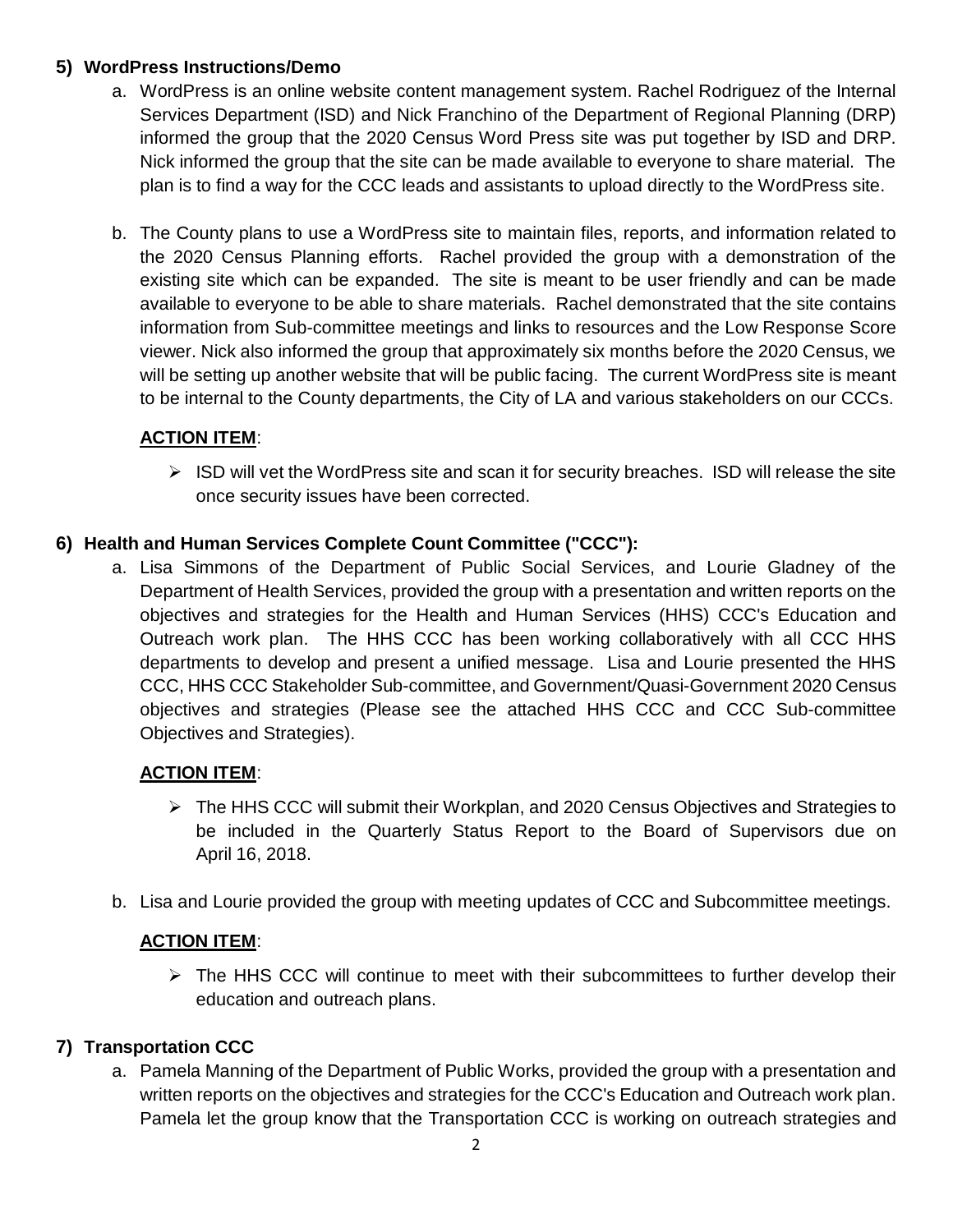convening with other agencies such as the Southern California Association of Governments (SCAG) and Councils of Governments (COGs). (Please see the attached Transportation CCC and CCC Sub-committee Objectives and Strategies)

# **ACTION ITEM**:

- The Transportation CCC will submit their Workplan, and 2020 Census Objectives and Strategies to be included in the Quarterly Status Report to the Board of Supervisors due on April 16, 2018.
- b. Pamela provided the group with meeting updates of CCC and Subcommittee meetings.

# **ACTION ITEM**:

 $\triangleright$  The Transportation CCC will continue to meet with their subcommittees to further develop their education and outreach plans.

### **8) Countywide Outreach CCC**

a. Maria Garcia of the City of Los Angeles' Mayor's Office, and Dorothea Park of the County of Los Angeles Chief Executive Office provided the group with a presentation and written reports on the objectives and strategies for the CCC's Education and Outreach work plan. (Please see the attached Countywide CCC and CCC Sub-committee Objectives and Strategies)

#### **ACTION ITEM**:

- The Countywide CCC will submit their Workplan, and 2020 Census Objectives and Strategies to be included in the Quarterly Status Report to the Board of Supervisors due on April 16, 2018.
- b. Dorothea provided meeting updates for the following subcommittees:
	- Municipal Sub-committee Report on the meeting held on 3/1/18
	- Higher Education Sub-committee Report on the meeting held on 3/8/18
	- Immigration Sub-committee Discuss the status of the formation of this sub-committee and potential partnerships
	- Stakeholder Sub-committee/LA Community Table Report on the meeting held on 3/15/18

#### **ACTION ITEM**:

- $\triangleright$  The Countywide CCC will continue to meet with their Subcommittees to further develop their education and outreach plans.
- c. Dorothea distributed the Low Response Score (LRS) Block Group Counts for Supervisorial Districts, Unincorporated Areas, and Cities. The LRS information includes the number of block groups, and population of block groups that rank "Very High", "High", "Medium", "Low" or "Very Low". (Please see the attached Number of Block Groups by LRS by Supervisorial District).

# **Future Meeting Dates – 3rd Wednesday of the month thru April 2020:**

a. **April 18, 2018**; 10:00 a.m. to 11:30 a.m.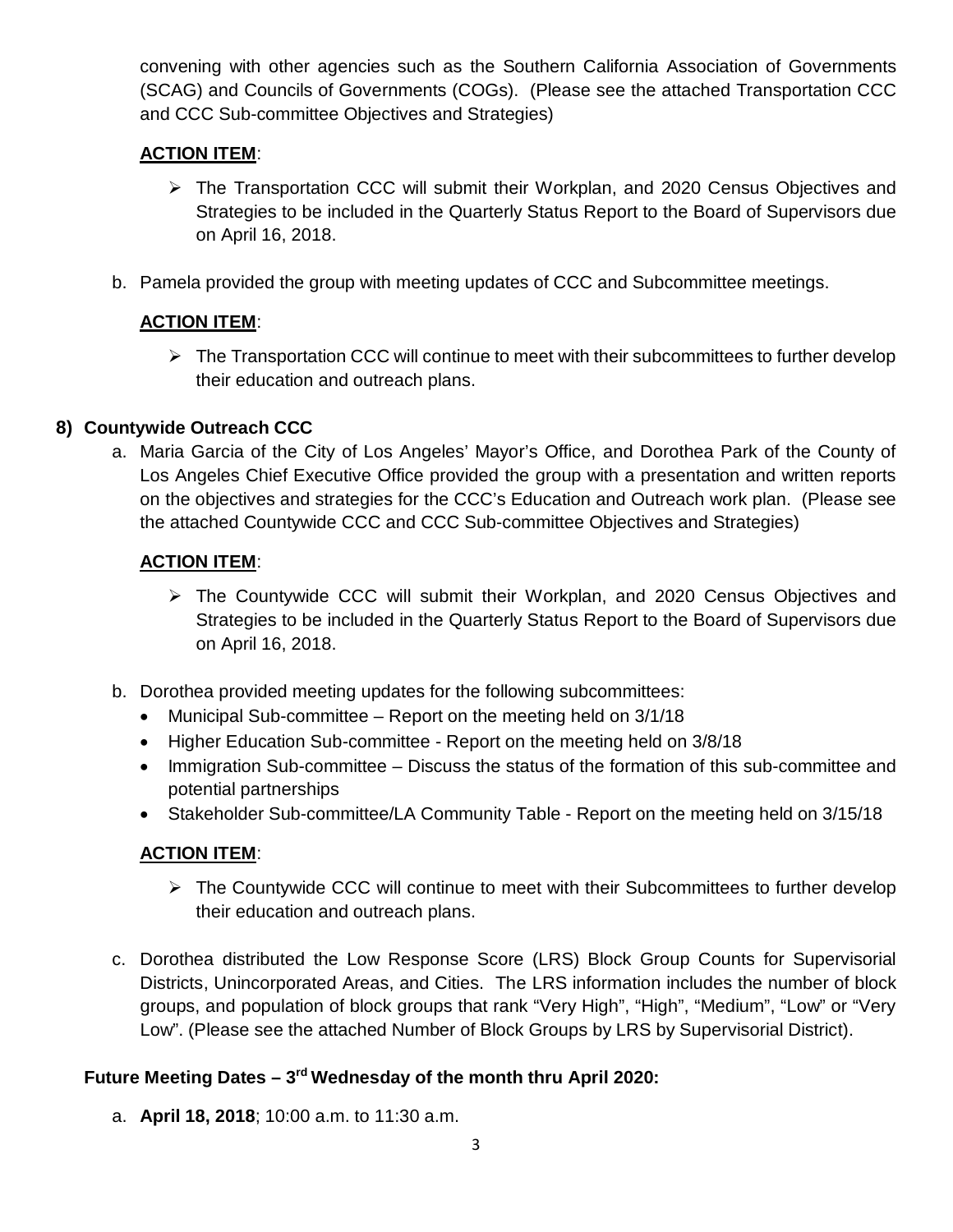- b. **May 16, 2018**; 10:00 a.m. to 11:30 a.m.
- c. **June 20, 2018**; 10:00 a.m. to 11:30 a.m.
- d. **July 18, 2018**; 10:00 a.m. to 11:30 a.m.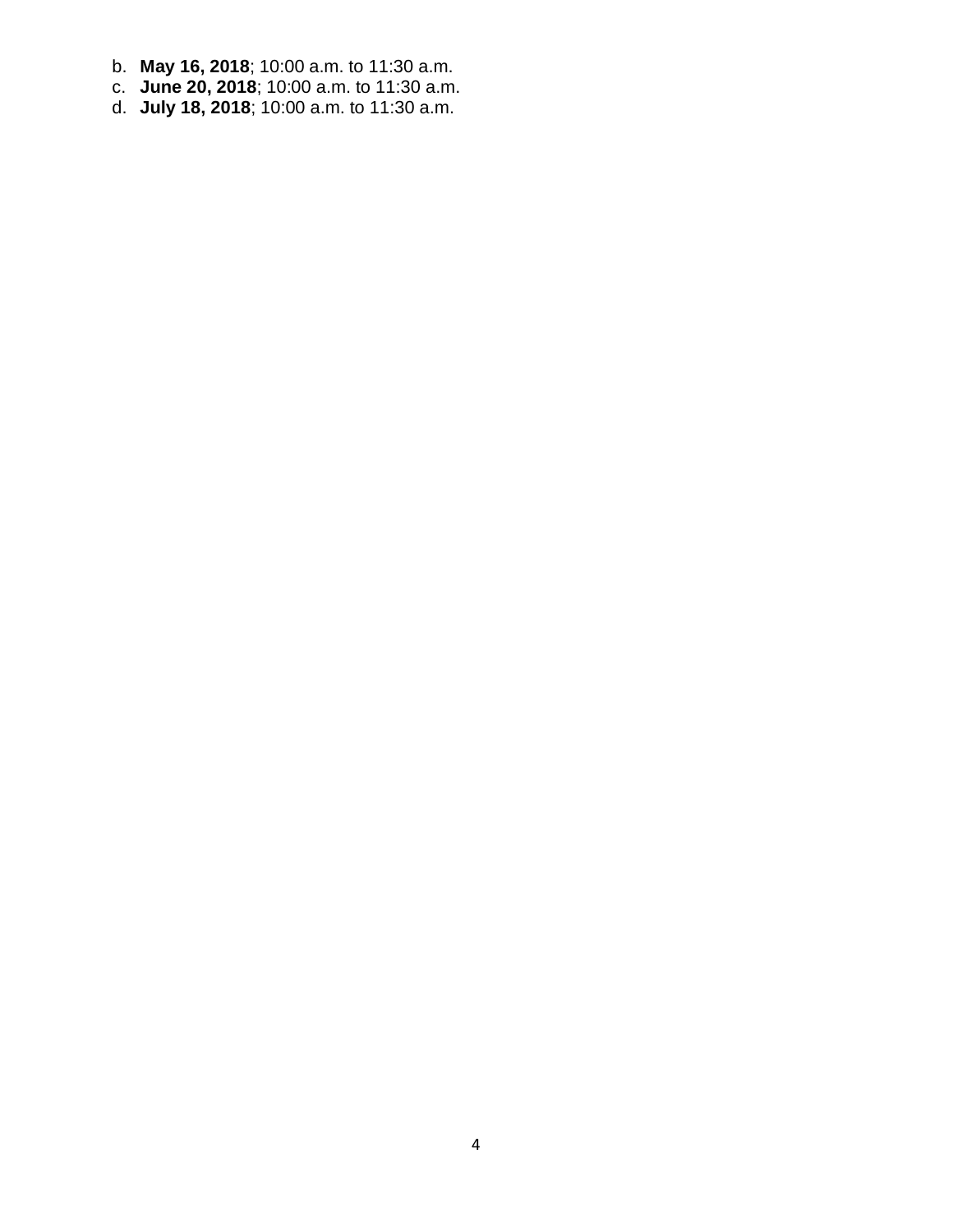#### **Complete Count Committee 2020 Census Strategic Plan**

- **CCC:** Health and Human Services (HHS) Committee
- **Objective:** To increase the participation of "hard to count populations" in the 2020 Census
- **Purpose:** To maximize federal funding (based on census population counts) for health and human services and other programs that serve the residents of Los Angeles County
- **Lead/Co-Lead**: Department of Public Social Services (DPSS) and Department of Health Services (DHS)

### **CCC Members (Department, Member Name and Title):**

| <b>DPSS</b>           | Lisa Simmons, HSA II, Intergovernmental Relations (IGR)      |
|-----------------------|--------------------------------------------------------------|
| <b>DPSS</b>           | Hasmik Hatamanian, ASM II, Communications and Media Services |
| <b>DPSS</b>           | Rosalia Montero, HSA I, IGR                                  |
| DHS                   | Lourie Gladney, HIM Manager, Health Information Management   |
| DHS                   | Alma Vazquez, SGISA                                          |
| <b>DCFS</b>           | Alan Weisbart, CSA III, Office of the Chief Deputy Director  |
| CDC/<br><b>HACoLA</b> | Kaitlyn Goodman, Public Affairs Analyst                      |
| <b>WDACS</b>          | Elvira Castillo-Chief, Community Services Analyst/IGR        |
| <b>DPH</b>            | Louise Rollin, Chief Research Analyst                        |
| <b>DPH</b>            | Gayle Haberman, Director, Office of Planning                 |
| CEO/HI                | Rowena Magana, CEO/Homeless Initiative                       |
|                       |                                                              |

# **Key Strategies Based on Low Response Score (LRS) Variables:**

- 1. Work collaboratively with all CCC HHS departments to present a unified message.
- 2. Focus messaging on the importance of maintaining/increasing funding for vital programs which directly affect clients.
- 3. Educate internal staff on the importance of the 2020 Census and the goal of contacting our "hard to count" populations (Director's messages, electronic bulletin boards, strategic plans, newsletters, e-mail blasts, 2020 Census website, etc.).
- 4. Direct internal staff on how to assist clients (client mailings, possible incentives for census completion, census referral information, hand-outs/fliers).
- 5. Solicit staff volunteers from each Department to serve as Goodwill Ambassadors.
- 6. Share all 2020 Census plans within each Department with respective PIOs and key managers to ensure that 2020 Census campaign messaging is effective in reaching targeted audiences.
- 7. Ensure that field staff and volunteers receive training in order to provide support for residents/clients completing the Census questionnaire using Census Action Kiosks (CAKs).
- 8. Identify assets in each Department that can be made available to assist clients in completing the 2020 Census questionnaire (ex: computer stations that could be used as CAKs).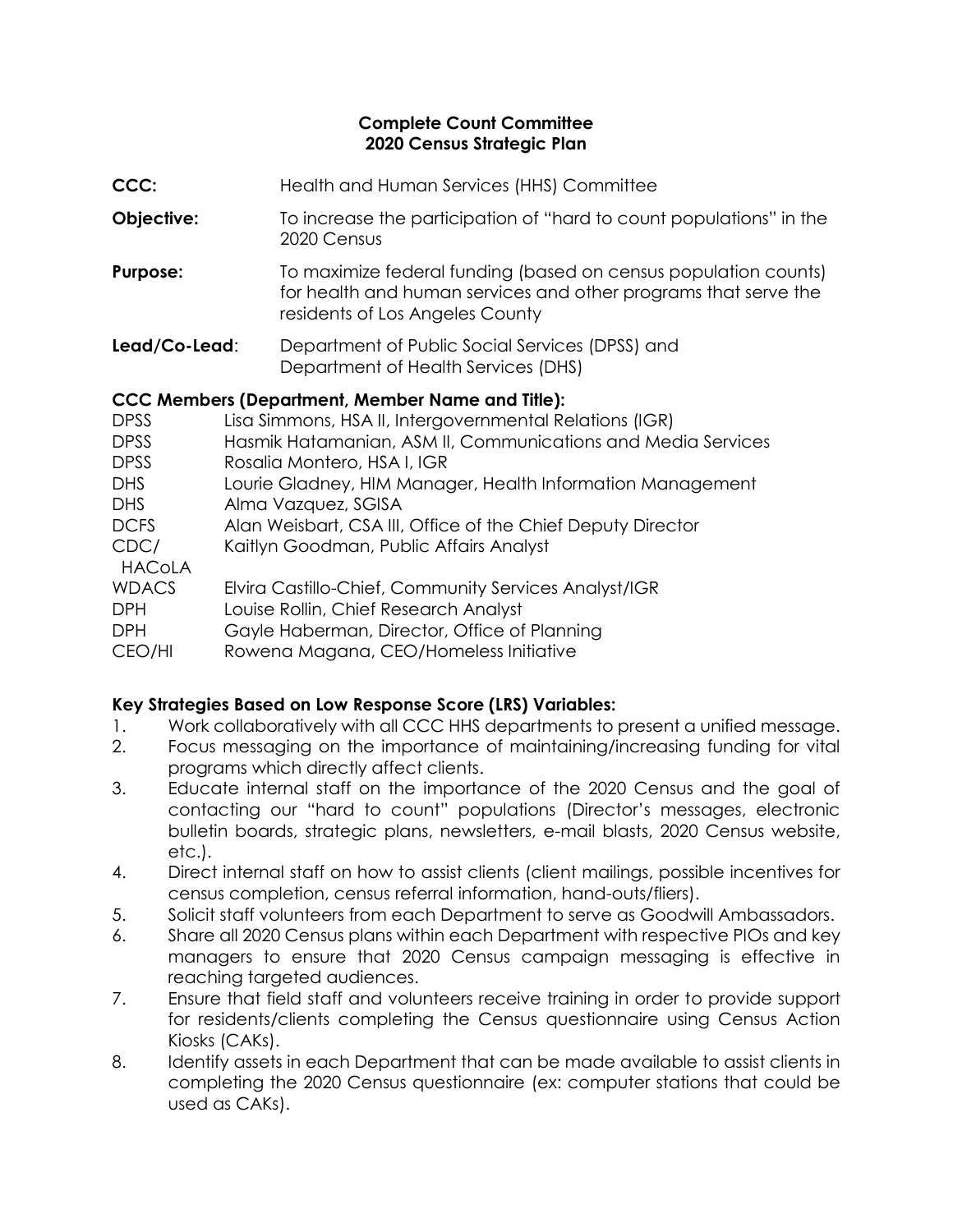- 9. Maximize each department's existing marketing and outreach tools, including websites, social media (e.g. Facebook, Instagram, Twitter), posters, office marketing, outreach and community events to educate clients about the 2020 Census.
- 10. Address privacy concerns in all outreach efforts and materials
- 11. Ensure that outreach and promotional materials are available to non-English/non-Spanish residents.
- 12. Collaborate with existing Community Partners, Advocates and other agencies to assist in reaching targeted populations.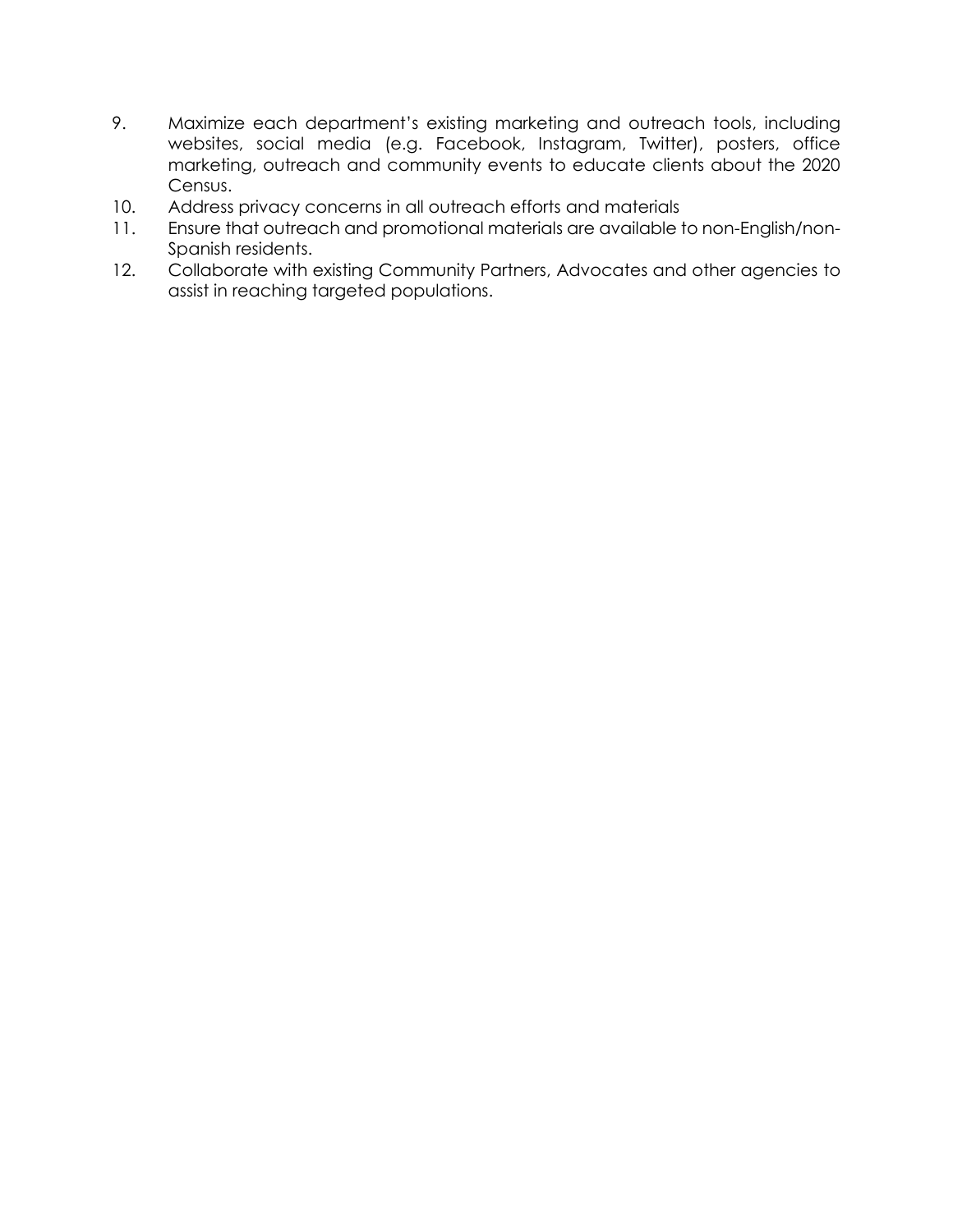#### **Countywide Outreach CCC: Stakeholder Sub-Committee\***

**Objective:** As trusted community messengers, identify and work in concert with diverse stakeholders from various sectors to ensure a full, fair, and accurate Census Count Countywide focusing on geographic and demographic Hard-to-Survey (HTS) areas.

#### **CCC Members suggested Stakeholder partners:**

YWCA Greater Los Angeles, People Assisting the Homeless (PATH), Weingart Center, Brilliant Corners, Prevention and Aftercare Agencies, Family Preservation Agencies, Community College Foundation, Catholic Charities, Hunger Coalition (Red Book creator), March of Dimes, United Way, Jewish Family Services, International Rescue Committee, World Relief, Alzheimer's Association of Los Angeles, Edward R. Roybal Institute on Aging/USC, Los Angeles Aging Advocacy Coalition (LAAAC), American Association of Retired Persons (AARP), St. Barnabas Senior Center (plus other senior centers in the county).

### **Strategies based on Low Response Score (LRS) Variables (List):**

- 1. Conduct initial outreach to stakeholders in order to request their participation and determine what resources could be contributed toward the 2020 Census outreach efforts.
- 2. Take advantage of the CEO/HI's large list-serve of approximately 4,000 members to make them aware of the importance of the 2020 Census.
- 3. Identify HTS populations served by each stakeholders' organization.
- 4. Include stakeholders and their staff in trainings to explain how to provide support for residents/clients/community members filling out the 2020 Census questionnaire.
- 5. Identify where outreach material can be posted/shared at stakeholders' offices, community centers, field locations, etc.
- 6. Ask stake holders to use their own outreach tools, including website, social media (Facebook, Twitter, Instagram), e-mail blasts, events, etc. to publicize the 2020 Census.
- 7. Provide 2020 Census outreach materials to stakeholders for distribution to the public.
- 8. Request volunteers from stakeholders for the Goodwill Ambassadors Program
- 9. Provide information for stakeholders which outlines what Census outreach services each Department will provide (kiosks/computer stations, completion assistance, etc.)
- 10.Identify and engage additional stakeholders as the need arises.

\***NOTE:** This is a preliminary plan. Content is subject to the approval and engagement of the proposed partner agencies.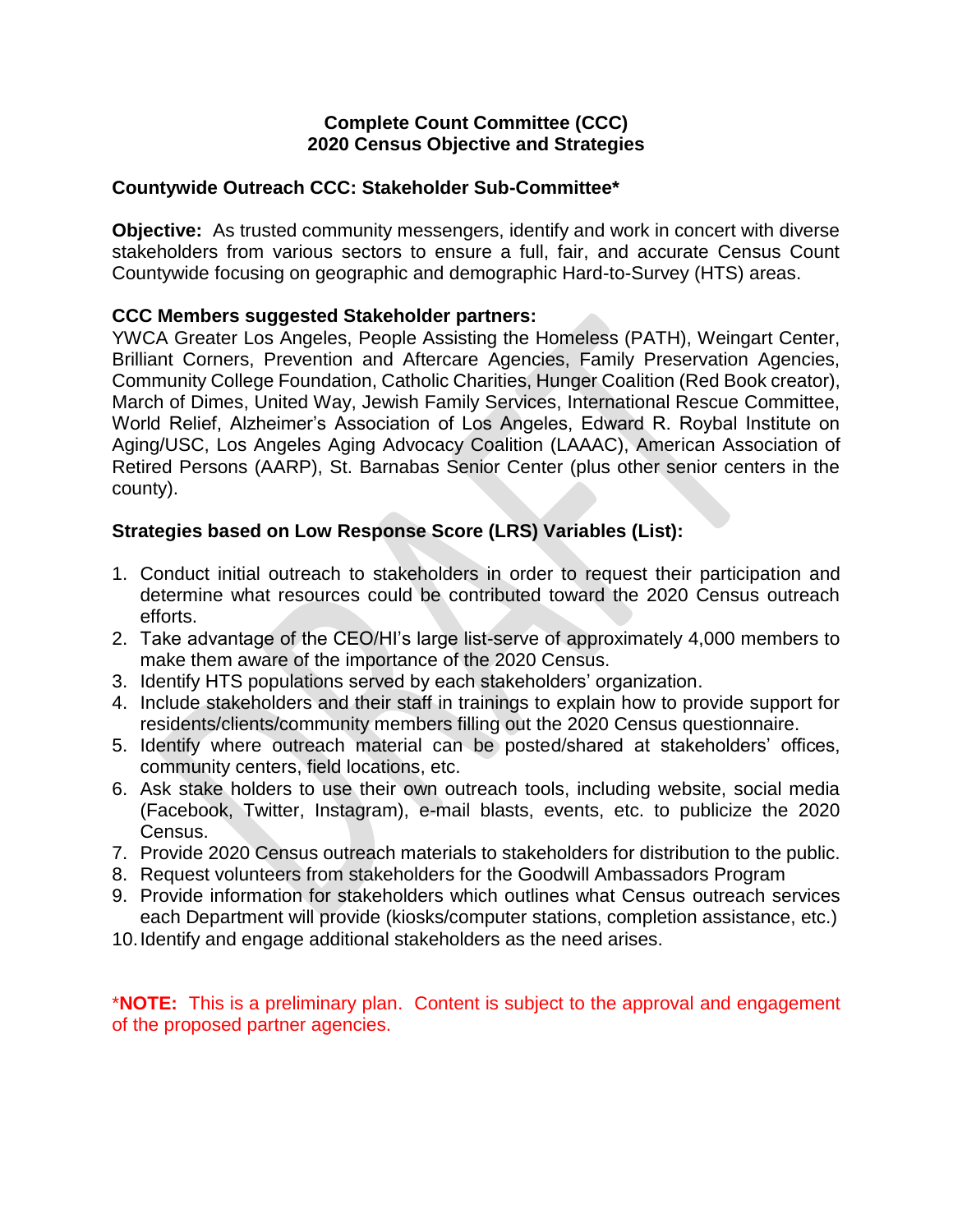#### **Countywide Outreach CCC: Government/Quasi-Government Sub-Committee \***

**Objective:** Coordinate with the U.S. Census Bureau, the State, municipalities, and other governmental agencies to promote the 2020 Census and ensure consistent messaging Countywide, maximize existing resources, avoid duplication of efforts, and address gaps.

#### **CCC Members suggested contact Government/Quasi-Government Agencies:**

Service Employees International Union (SEIU), 47 Partnering Cities, local Public Housing Agencies, Housing Commission, County Welfare Directors Association of California (CWDA), 211, contracted Childcare Program Providers (Crystal Stairs, etc.), Personal Assistance Services Council (PASC), IHSS Workers, Contracted Domestic Violence & Substance Abuse Agencies, Contracted Adolescent Family Life Program Providers (Foothill Family Center, El Nido Family Services), local Colleges, Los Angeles City Department of Aging, Citizen Commissions associated with all Departments.

# **Key Strategies based on Low Response Score (LRS) Variables (List):**

- 1. Reach out to suggested governmental/quasi-governmental partner agencies to request their participation in 2020 Census outreach efforts.
- 2. Request to be part of meeting agendas with partner agencies and present 2020 Census information at those meetings.
- 3. Refine the strategic plan as partner agencies are engaged and provide input.
- 4. Include partner agencies and their staff in trainings to explain how to provide support for residents/clients/community members filling out the 2020 Census questionnaire.
- 5. Identify where 2020 Census material can be posted/shared.
- 6. Provide outreach material for partner agencies to share with the public.
- 7. Ask partner agencies to use their internal outreach tools such as websites, social media (Facebook, Twitter, Instagram), events, etc. to publicize the 2020 Census.
- 8. Request that partners include a toll-free telephone number for the 2020 Census in their printed materials and maybe a short story or op-ed piece about the importance of the 2020 Census.
- 9. Provide information to partner agencies which outlines what Census outreach services each Department will provide (kiosks, computer terminals, completion assistance, etc.)
- 10.Ask 211 to create an automated message.
- 11.Request volunteers from Unions for the Goodwill Ambassadors Program.
- 12.Include 2020 Census information to department outreach teams which contact college campuses.

**\*Note:** This is a preliminary plan. Content is subject to the approval and engagement of the proposed partner agencies.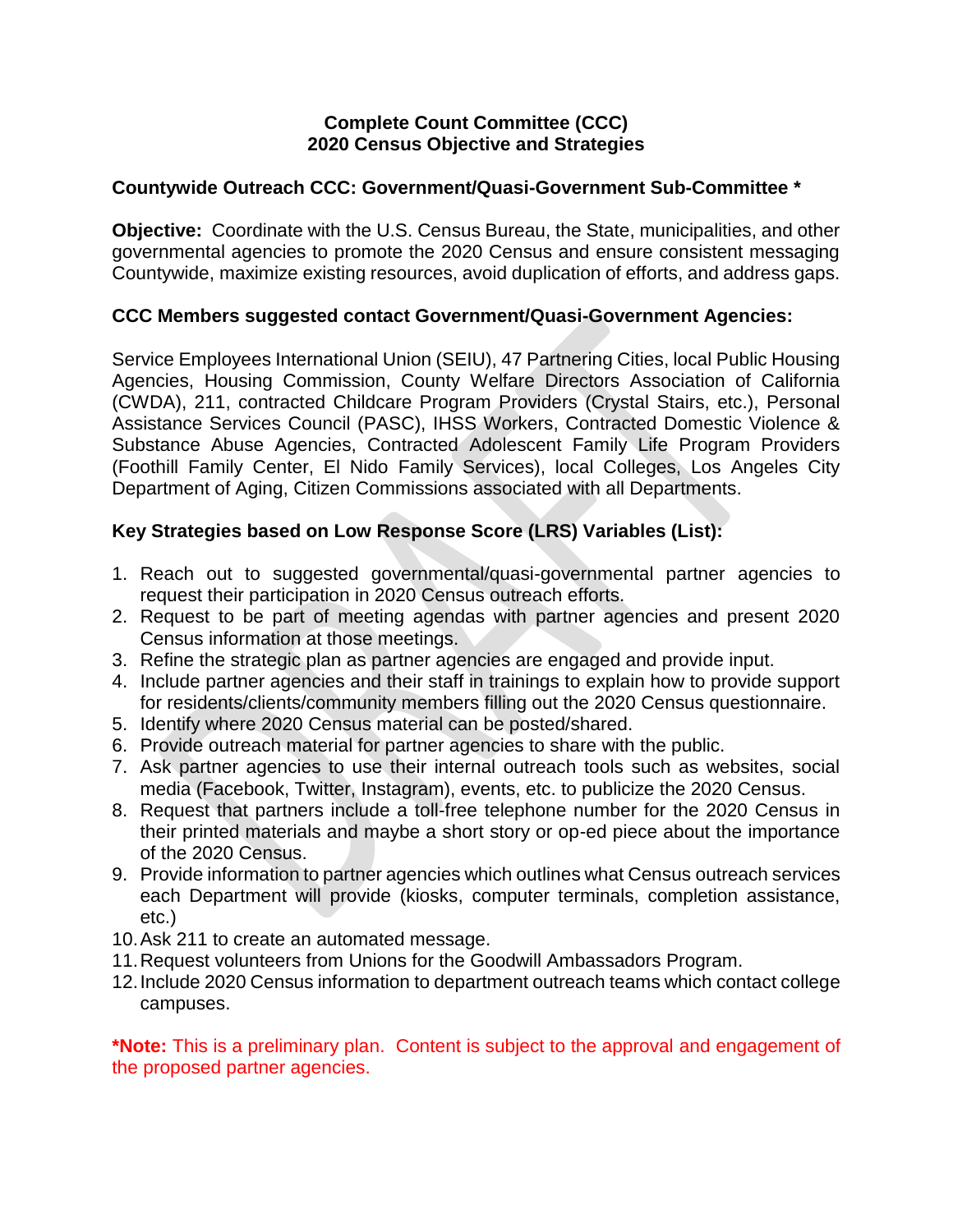### **Complete Count Committee (CCC) 2020 Census Strategic Plan**

#### **Transportation CCC**

**Objective:** Develop a 2020 Countywide Census outreach campaign focusing on transportation infrastructure.

# **Lead/Co-Lead:** Pamela Manning, Transportation CCC, Lead Angela Driscoll, Co-Lead Susana Graether, CEO, staff support

### **CCC Members (Department, Member Name and Title):**

- 1. DRP, Julie Moore
- 2. DPW, Manuel Regalado, Road Maintenance
- 3. DPW, John Halaka, GIS Info Technology
- 4. DPW, Robert Tabares, Building and Safety
- 5. DPW, Neonika Walker
- 6. DPW, Carrie Wiley, GIS Mapping
- 7. Metro, Patricia Soto
- 8. TBD, City of LA

# **Key Strategies based on Low Response Score (LRS) Variables (List):**

- 1) Educate Subcommittee on issues pertaining to Census process and obstacles using the 2020 Census Operational Manual and local HTS maps
- 2) Identify transit services who can partner with us to reach the Los Angeles County population. Transit service partners would include, but not be limited to: MTA, Caltrans, and LADOT.
- 3) Develop a marketing strategy including a PSA Campaign, Bus Shelter/Bus Bench Advertising, airport marketing strategies, transit service providers, and CicLAvia marketing.
- 4) Use county equipment for outward facing statistic messaging; shrink wrap county vehicles, install signs inside public transit and bus shelters
- 5) Identify private transportation providers and public-sector businesses including, Lyft, Uber, utility companies, waste haulers and franchises, garbage disposal districts and trash removal franchises to possibly advertise on their vehicles.
- 6) Coordinate Public Outreach with stakeholder organizations.
- 7) Create a web page that links to the CEO WebPress page targeting our business partners in the transportation industry
- 8) Create a list of agencies i.e. Councils of Governments, Engineering Departments, and clubs at local universities, WTS (Women in Transportation).
- 9) Create an Outreach calendar and schedule dates to present to Stakeholders

#### \**These are all suggestions but implementation will depend on budget.*

*All concepts are suggested with the understanding that the collateral material design and branding will be provided by the CEO for the Subcommittee to reproduce.*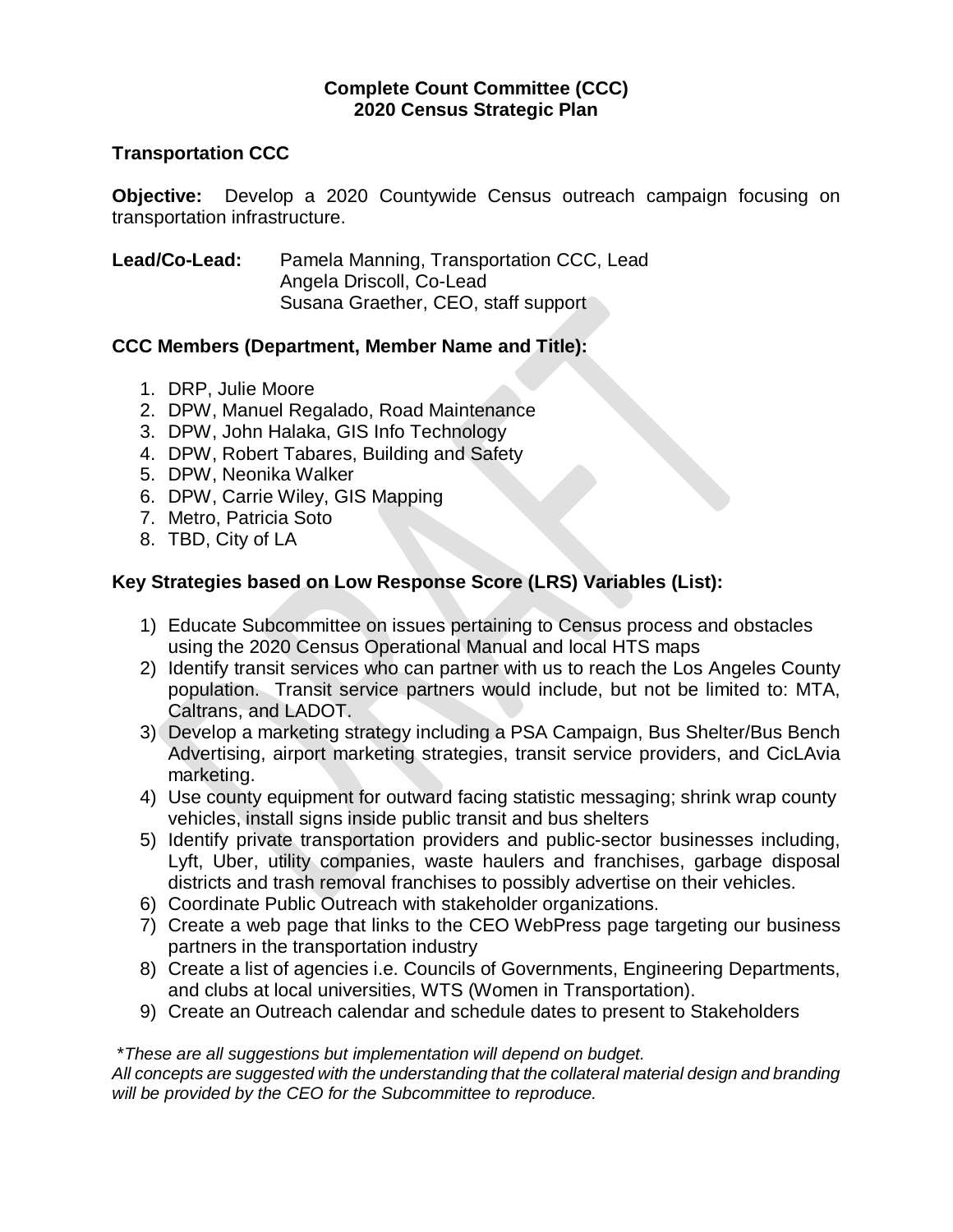### **Complete Count Committee 2020 Census Strategic Plan**

#### **Transportation CCC: County Departments & Government Agencies Subcommittee** *\*Content is subject to review by sub-committee members once they have convened.*

**Objective:** Instruct the Department of Public Works to coordinate and mobilize County staff and department volunteers to participate in education and outreach efforts, related to federally funded transportation infrastructure programs and services, for the 2020 Census by coordinating and promoting events, and utilizing all forms of communication (i.e., bus shelter advertisement).

### **Lead/Co-Lead:** TBD

# **CCC Members (Department, Member Name and Title):**

- 1. Department of Public Works, Pamela Manning
- 2. Department of Public Works, Angela Driscoll, Transportation and Metro Liaison
- 3. Chief Executive Office, Susana Graether, Principal Analyst, CEO
- 4. Department of Regional Planning, Julie Moore, Unincorporated Area Services Liaison
- 5. Department of Public Works, John Halaka, Information Systems Manager I
- 6. Department of Public Works, Manuel Regalado, Civil Engineer
- 7. Department of Public Works, Robert Tabares, District Building and Safety Engineering Associate
- 8. Department of Public Works, Neonika Walker, Administrative Services Manager I
- 9. Department of Public Works, Carrie Wiley, Geographic Systems Manager I
- 10.County Counsel Vacant
- 11.City of Los Angeles Department of Transportation Vacant
- 12.Los Angeles County Metropolitan Transportation Authority -- Vacant
- 13.Department of Public Works, Carmella Towles, Staff Support
- 14.Department of Public Works, Ashley Ceron, Staff Support

# **Key Strategies based on LRS Variables (List):**

- 1) Develop MTA Marketing Strategy PSA Campaign and Outfront Media
- 2) Develop a mechanism to provide marketing at various transportation related events such as CicLAvia
- 3) Collaborate with regional and sub-regional entities such as, but not limited to, Councils of Government, Metrolink/SCRRA, SCAG, Lyft/Uber, Waste Haulers and Franchises (Cities), Garbage Disposal Districts and Trash Franchises (unincorporated services) to develop marketing strategies.
- 4) Coordinate with all transportation related entities such as LADOT/Dash, CalTrans Digital Signs to get the message out
- 5) Collaborate with DPW Highway Communications Strategy to provide messages on Mobile Signs
- 6) Develop Bus Shelter/Bus Bench Advertising (DPW, Various Cities)
- 7) Develop Airports Marketing Strategy (DPW and LAWA)
- 8) Collaborate and coordinate with County staff to launch an effective outreach and awareness campaign focusing on the Hard-to-Survey population that utilizes transportation services in County unincorporated areas and cities.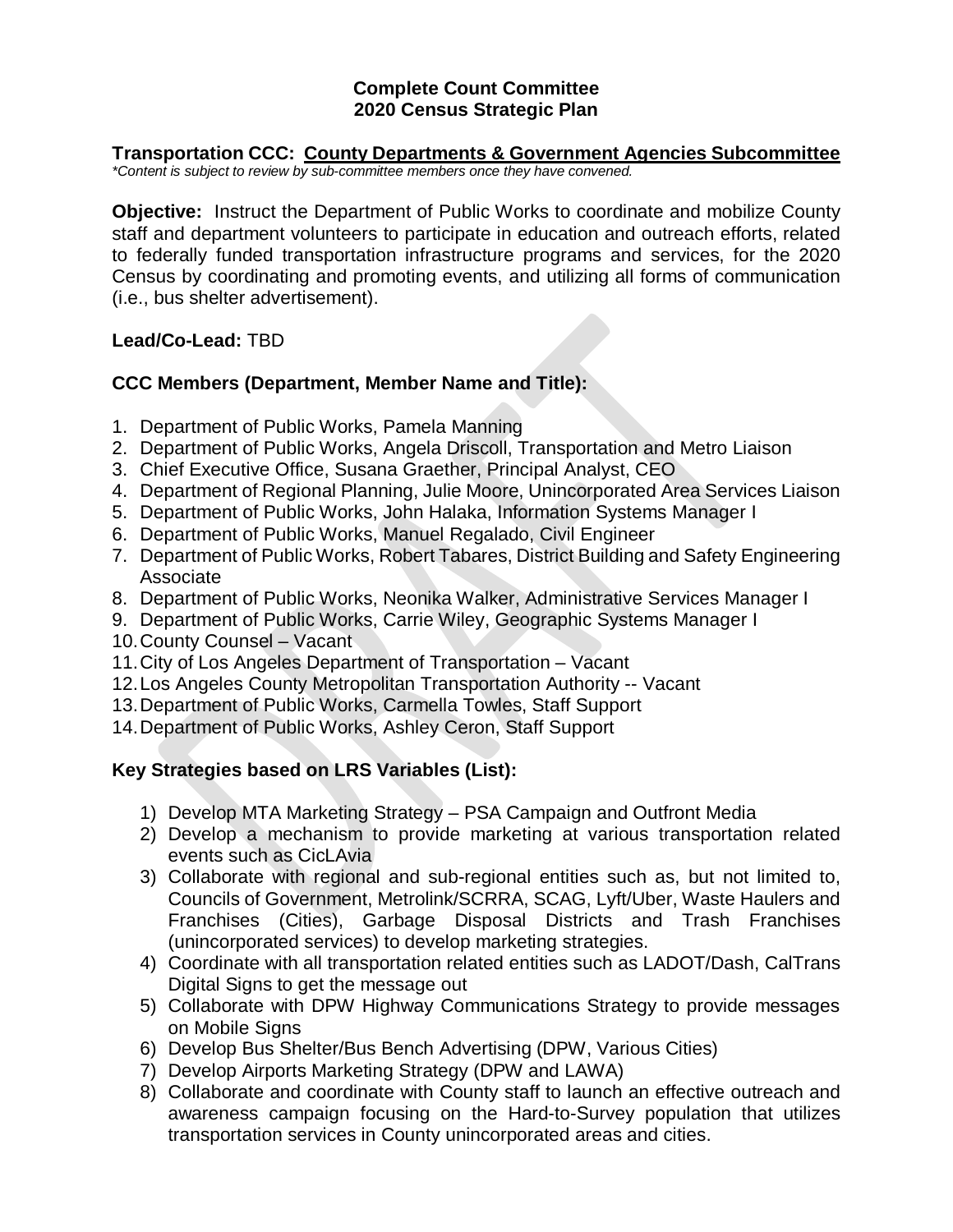#### **Complete Count Committee 2020 Census Strategic Plan**

#### **Transportation CCC: PROPOSED Stakeholder Organizations Subcommittee**

*\*Content is subject to review by sub-committee members once they have convened.*

**Objective:** Identify and work in concert with diverse stakeholders from the transportation sector to share information on federally funded transportation infrastructure programs and services that benefit County residents.

### **Lead/Co-Lead: TBD**

### **CCC Members (Department, Member Name and Title):**

- 1. Women in Transportation (WTS)
- 2. CicLAvia Organizer
- 3. BikeLA
- 4. American Public Works Association (APWA)
- 5. American Society of Civil Engineers (ASCE)

# **Key Strategies based on LRS Variables (List):**

- Identify stakeholders
- Work collaboratively with all stakeholder organizations to present a unified message and to reach targeted populations involved in transportation.
- Focus messaging on the importance of funding for transportation related programs
- Execute Strategic Plan when developed in 2019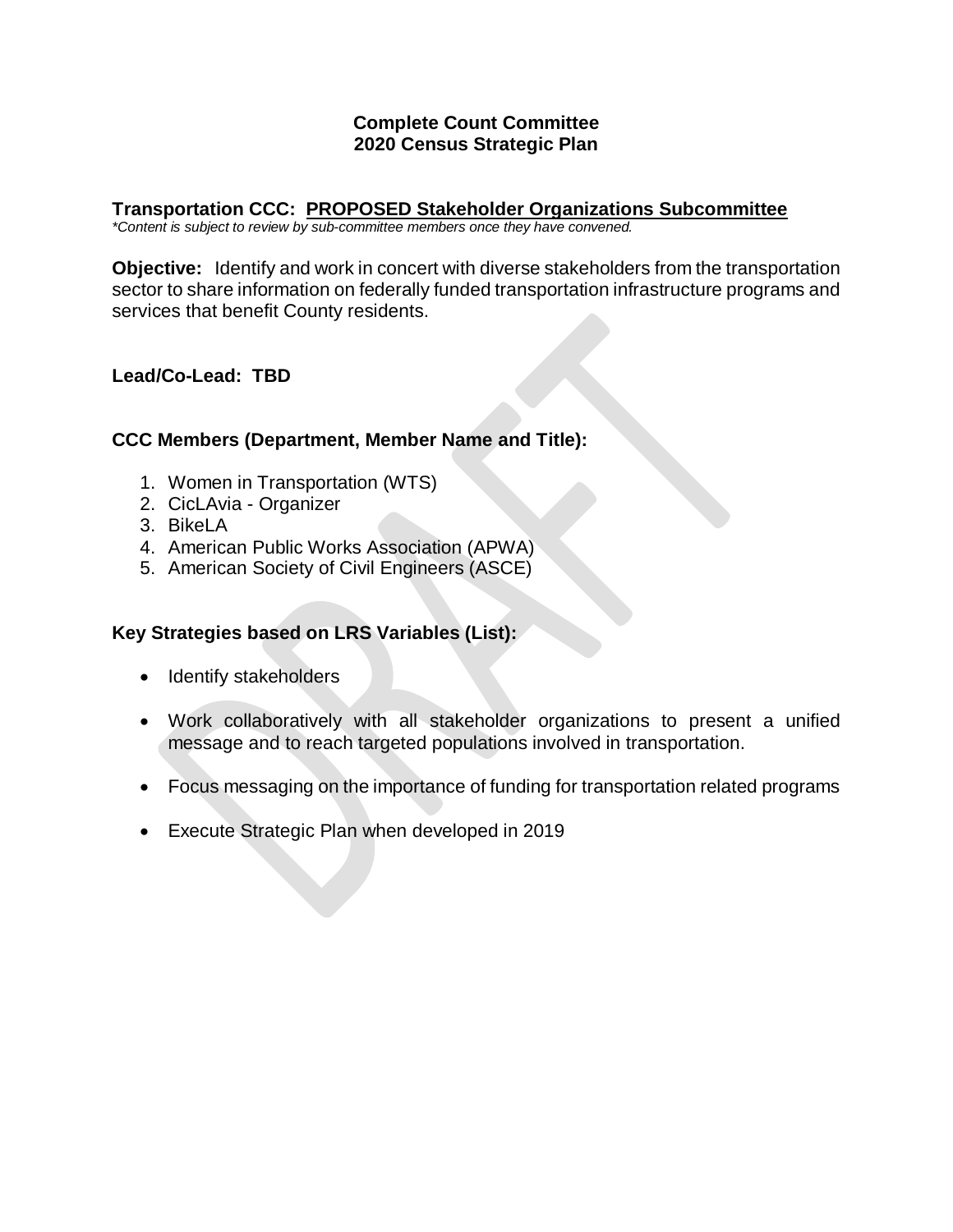#### Countywide Outreach CCC

Objective: Work in concert with diverse stakeholders and government agencies from various sectors to ensure a full, fair, and accurate count Countywide, and avoid duplication of outreach efforts and maximize limited resources. The CCC will develop a Countywide education and outreach plan including an "on the ground" and 'on the air" 2020 Census outreach campaign for all County residents, focusing on Hard-to-Survey populations.

Lead/Co-Leads: Maria de Ia Luz Garcia, Director, Census 2020 Initiative, Mayor's Office, City of Los Angeles and Dorothea Park, Manager, Chief Executive Office, County of Los Angeles.

#### Sub-Committees:

- 1. Stakeholder Sub-committee/LA Community Table
- 2. Government/Quasi-Government Sub-committee
	- Municipal Sub-committee
	- Higher Education Sub-committee
	- \*Unions Sub-committee
	- \*Business/Chambers Sub-committee
- 3 \*County/City Departments Sub-committee
- 4. ~Census Action Kiosks (CAK) Sub-committee

\*Sub-committees have not convened.

#### Key Strategies based on Low Response Score (LRS) Variables (List):

- 1. Identify and Engage Sub-committees The CCC has identified four Sub-committees to develop specialized education and outreach strategies Countywide. 1) The Stakeholder Sub-committee/LA Community Table consists of trusted community messengers that will identify and work in concert with diverse stakeholders from various sectors who will be instrumental to the "on-the-ground" outreach campaign. Issues related to immigration will be addressed through the County Office of Immigrant Affairs-Immigrant Protection and Advancement Task Force; 2) The Government/Quasi-Government Sub-committee consists of cities, governmental agencies, and quasi-governmental agencies to reach various populations and maintain consistent messaging Countywide while maximizing existing resources, avoiding duplication of efforts, and addressing potential gaps in outreach; 3) The County/City Departments Sub-committee will be led by Public Information Officers to coordinate and mobilize County/City staff and department volunteers to participate in education and outreach efforts; 4) The Census Action Kiosks (CAK) Sub-committee will be established to identify locations in City and County facilities to provide assistance to the public in completing the Census including coordination of equipment and set-up, public access, staffing, instructions, and materials.
- 2. Utilization of the County LRS Mapping Tool—The County has developed a customized mapping application that identifies Hard-to-Survey (HTS) population locations and uses data from the U.S. Census Bureau Planning Database to provide a socioeconomic and demographic characteristic profile of these areas. The CCC will utilize the mapping application's color-coded system to identify HTS population areas throughout the County and use the demographic data provided to assist in outreach efforts.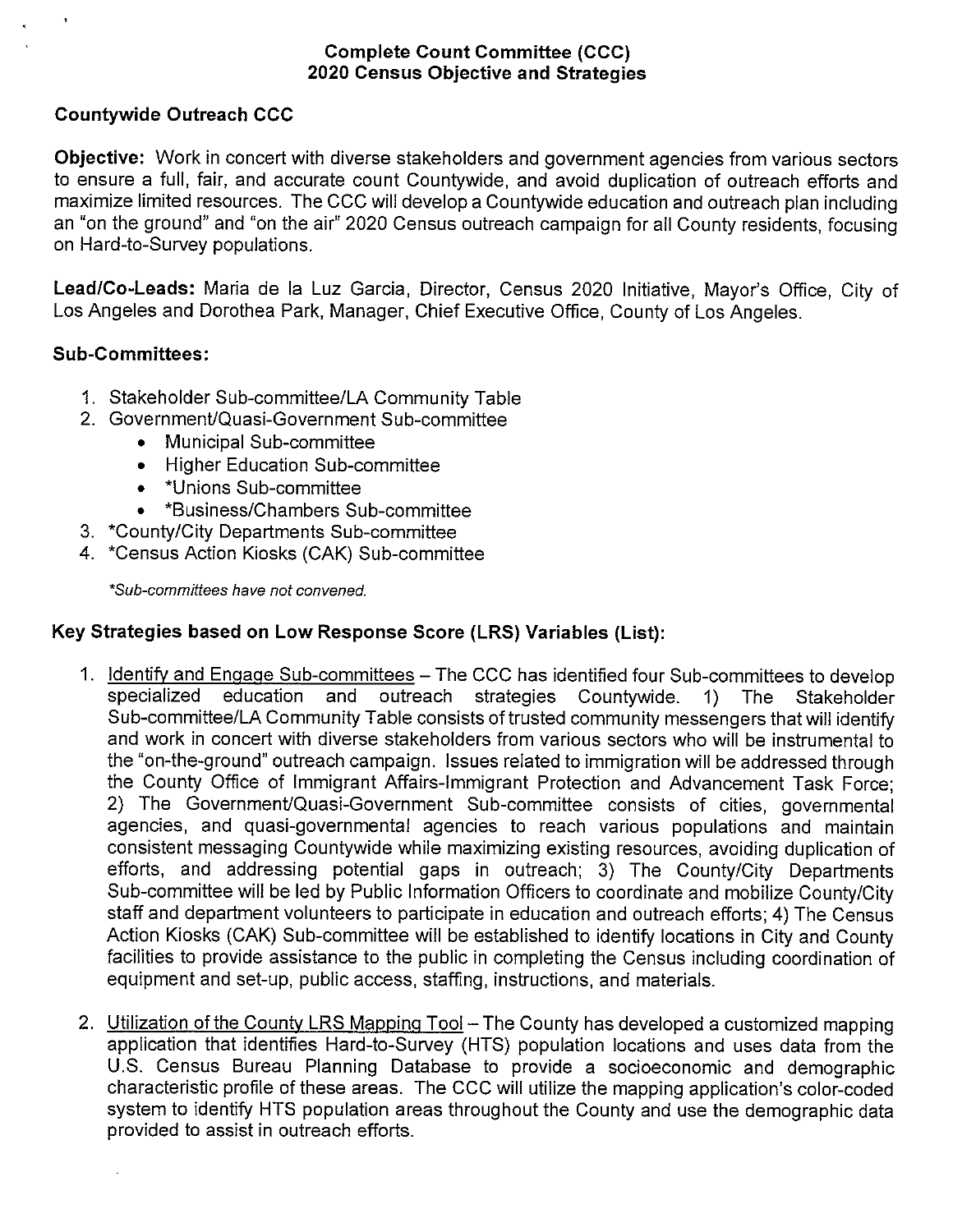- 3. Develop "On the Air" Communication Campaign The CCC will utilize a consultant to develop branding and Countywide messaging to reach all County residents through various traditional and social and ethnic media outlets, including identifying gaps in geographical areas, languages, or other population groups.
- 4. Develop "On the Ground" Outreach Campaign In addition to the "on the air" campaign, the CCC will coordinate an "on the ground" effort led by the trusted messengers and communitybased organizations with an emphasis on identifying populations considered HTS.
- 5. Establish a Census Goodwill Ambassadors Program The CCC will recruit volunteers from City/County Departments and the community to assist with the Census outreach process.
- 6. Coordination with the State and U.S. Census Bureau The CCC will coordinate and work with the State and U.S. Census Bureau to receive relevant and current updates, avoid a duplication of effort, and collaborate on potential projects such as the Statewide Outreach and Rapid Deployment (SWORD) mapping portal.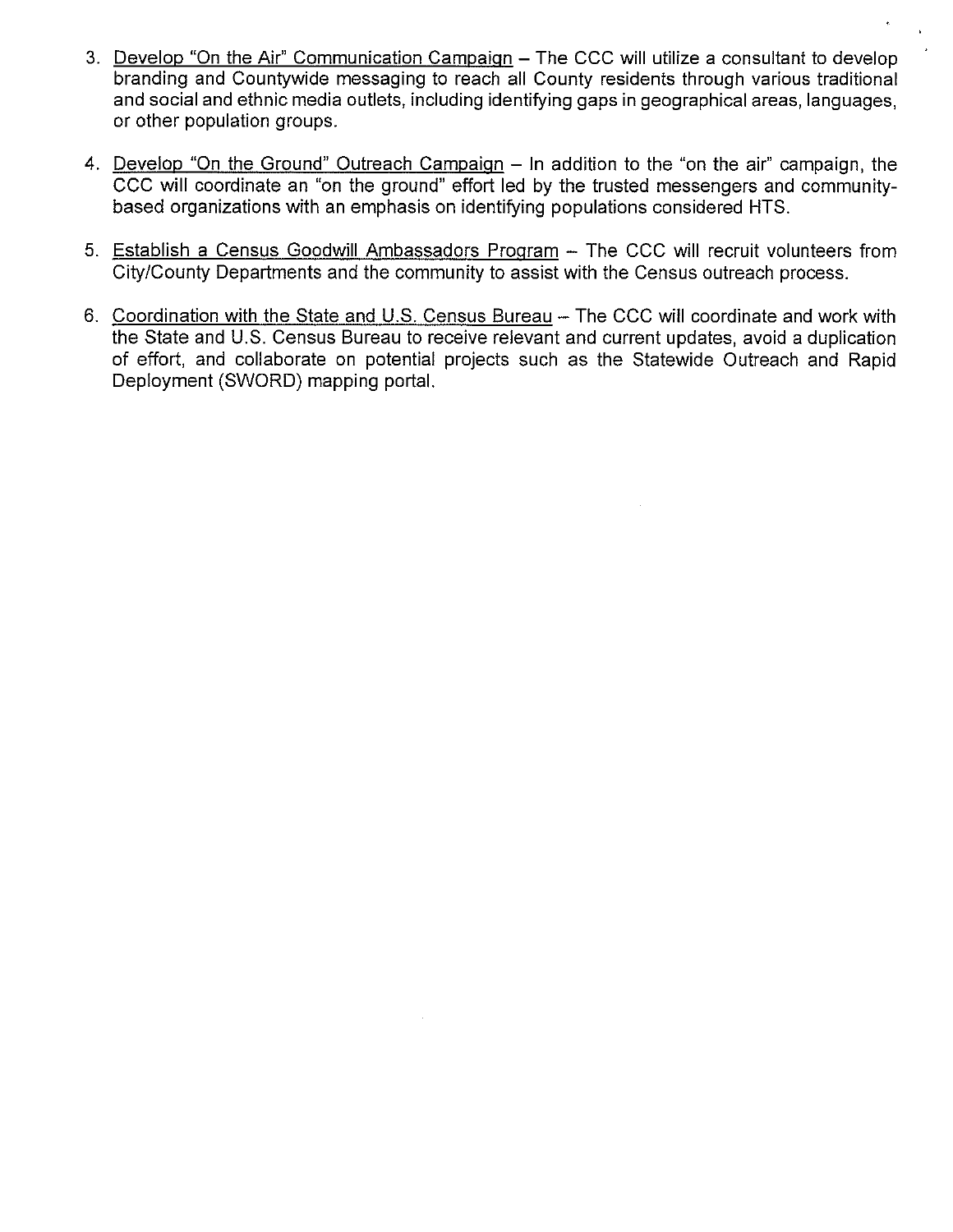#### Countywide Outreach CCC: County Department Sub-Committee

Objective: Instruct Public Information Officers to coordinate and mobilize County staff, and department volunteers to participate in education and outreach efforts for the 2020 Census by providing toolkits, coordinating and promoting events, and utilizing all forms of communication.

Lead/Co-Lead: Jennifer Osborn, CEO-Countywide Communications, Chair; Tina Herzog, CEO (staff support)

CCC Members: PlO/Communicators from the following departments will be approached to participate as the core of this sub-committee: Public Library, Parks and Recreation, Consumer and Business Affairs, and the Registrar-Recorder/County Clerk.

These proposed strategies will be shared with all Departmental PlO's/Communicators for feedback. Additional strategies could be added, refined, revised and updated as this project advances during the planning and outreach phases that includes promoting Countywide awareness, motivating the public, and reminding them to participate in the 2020 Census.

### Key Strategies based on Low Response Score (LRS) Variables (List):

- 1) Develop a Countywide Message: Identify funding and a consultant to develop branding and Countywide messaging that includes "on the air" and potentially "on the ground" outreach strategies with a focus on HTS populations.
- 2) Identify Departmental Communication Options: Work with PlO's/Communicators to collect information and understand how County departments communicate with their constituents (website, social media, newsletters, community events, etc.).
- 3) Coordinate Public Outreach: Coordinate Countywide messaging, and departmental outreach through public messages, media advisories and other means of communication. Disseminate toolkits. Share information and provide status updates to the Education and Outreach Sub-committee, the Countywide Outreach CCC, and other CCC's and sub-committees as appropriate. On-the-air regional messaging should be consistent Countywide through coordination with departments in other cities, government/quasi-government agencies and stakeholders.
- 4) Map County Facilities: Work with the CCC's Technical/GIS member (DRP) to explore developing a map overlay that can be used in conjunction with the LRS mapping tool, identifying County facility locations with public access. This can also assist with identifying overlap and gaps within LRS/Hard-to-Survey (HTS) populations and other specific audiences in coordination with other CCC's and Sub-committees. The map overlay of County facilities can be designed to indicate where Census-related services are available. The following County Departments could potentially have an outreach role at facilities: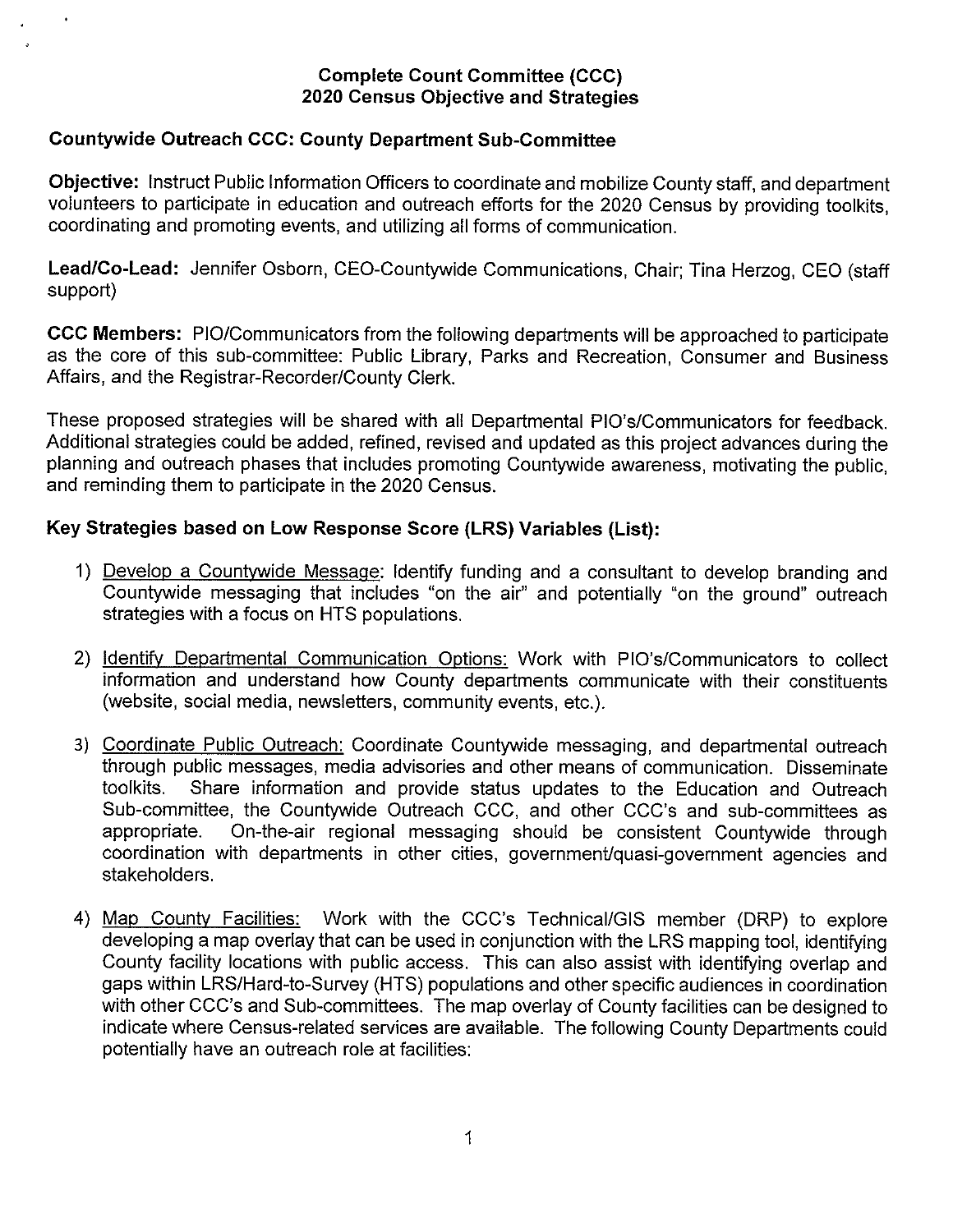Agricultural Commissioner/Weights and Measures, Alternative Public Defender, Animal Care and Control, Assessor, Beaches and Harbors, Child Support Services, Children and Family Services, Community Development Commission, Consumer and Business Affairs, District Attorney, Fire Department, Health Facilities including, Medical Centers, Clinics, Rehab Centers, Human Resources, Mental Health, Military & Veterans Affairs, Museum of Art, Museum of Natural History, Parks and Recreation, Probation, Public Defender, Public Health, Public Library, Public Social Services, Public Works, Regional Planning, Registrar-Recorder, Sheriff, Treasurer and Tax Collector, and Workforce Development, Aging and Community Services

- 5) Develop Outreach Toolkits: Develop a toolkit for PlO's/Communicators that will provide instructions for consistent public messages, and offer support for Countywide outreach efforts and LRS/HTS populations.
- 6) Assist the Census Action Kiosks (CAKs) Sub-committee: Department PlO/Communicators will be asked to assist in identifying staff from their respective departments that can participate in the CAKs Sub-committee and assist with identifying strategic facility locations and volunteers, including Community-Based Organizations, to staff kiosk locations.
- 7) Mobilize County Census Goodwill Ambassadors (CGAs): Request that each participating department indicate how CGAs can assist in Countywide outreach at individual department facilities and public events.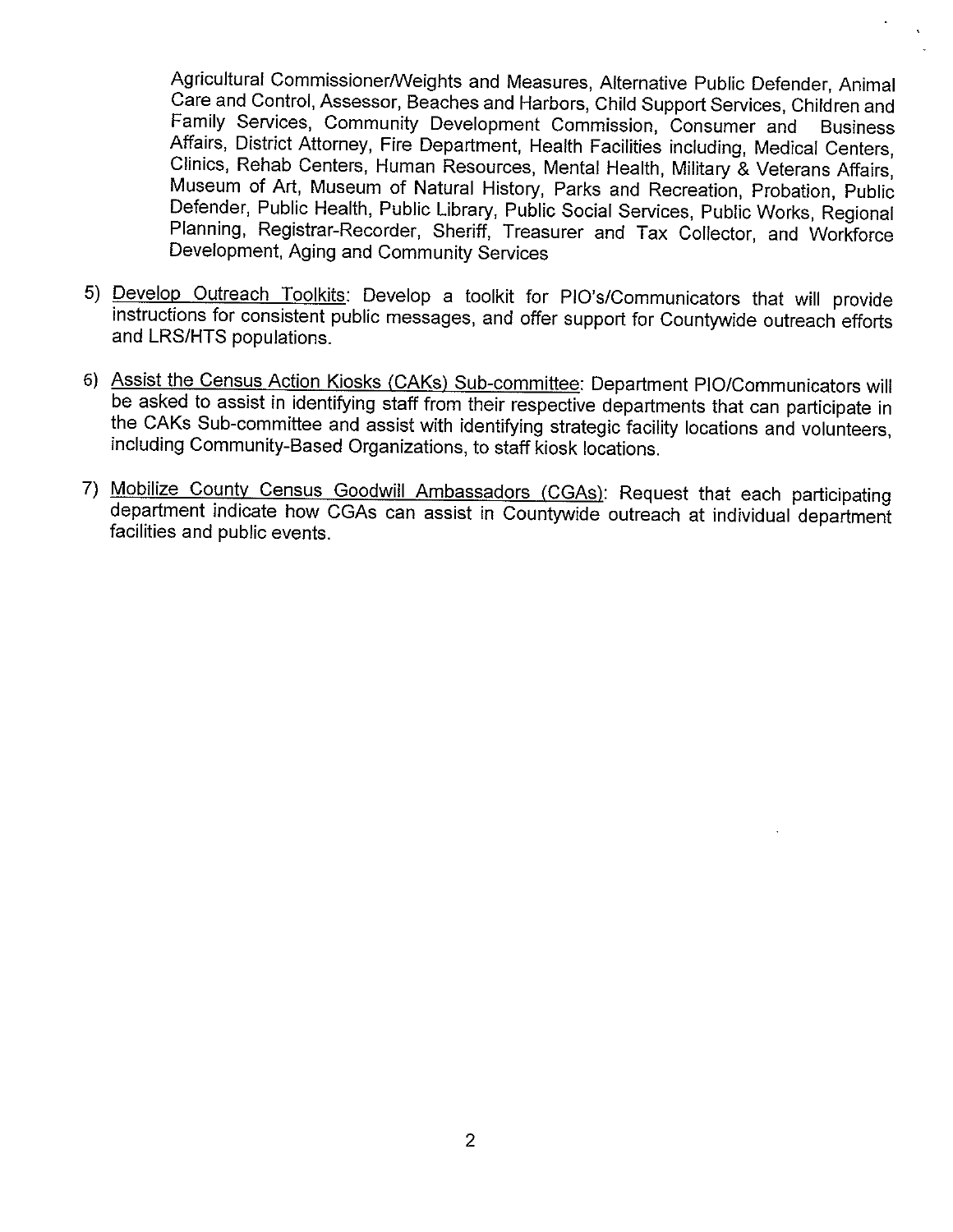#### Countywide Outreach CCC: GovernmentlQuasi-Government Sub-Committee

Objective: Coordinate with the 88 cities in the County, governmental agencies, and quasigovernmental agencies to reach various populations, maintain consistent messaging Countywide, maximize existing resources, avoid duplication of efforts, and address potential gaps in outreach.

Lead/Co-Lead: County and City of Los Angeles

#### Sub-CCC Groups:

- 1. Municipal Complete Count (Cities)
- 2. Higher Education
- 3. Unions
- 4. Business/Chambers
- 5. Others, if necessary

#### Key Strategies based on Low Response Score (LRS) Variables (List):

- 1. Formation of specialized Government/Quasi-Government Sub-Committee Groups: Due to the wide range of agencies in the Government/Quasi-Government realm, the Government/Quasi-Government Sub-Committee will act as an umbrella structure with various groupings based on area of expertise. Rather than convening a large, unwieldy group with many areas of focus, a more effective approach to reaching the County's diverse population will be to form specified groupings of similar agencies. The initial Government/Quasi-Government groups with include: Municipal Complete Count (Cities), Higher Education, Unions, and Business.
- 2. Municipal Complete Count (Cities) The Countywide Outreach CCC will reach out to all cities in the County and work with cities to develop 2020 Census strategies that ensure consistent messaging, maximize resources, avoid duplication of efforts, and address potential gaps in a regionwide outreach campaign. Cities have expert knowledge about their residents, local resources, and partners. Since hard-to-count areas exist throughout the County, it will be crucial to have city participation in the outreach efforts. The initial Municipal Complete Count meeting was held on 3/1/18, with an invitation extended to all 88 cities. At the meeting, the majority of cities decided that the most effective means of future Census coordination would be at the Council of Governments level.
- 3. Higher Education The college student population is consistently considered hard-to-count in the Census. The Higher Education group would convene to discuss strategies to increase the count of college students and promote student participation in Census education/outreach. The Higher Education group would consist of partners representing UCs, Cal State schools, community colleges, and private universities including students. An initial meeting was held on 3/8/18.
- 4. Unions The County, City, and other professional groups have a large number of union members and organizers who can potentially provide outreach and support in promoting Census participation. The Countywide Outreach CCC will reach out to the major County and City unions to help coordinate participation in Census education and outreach.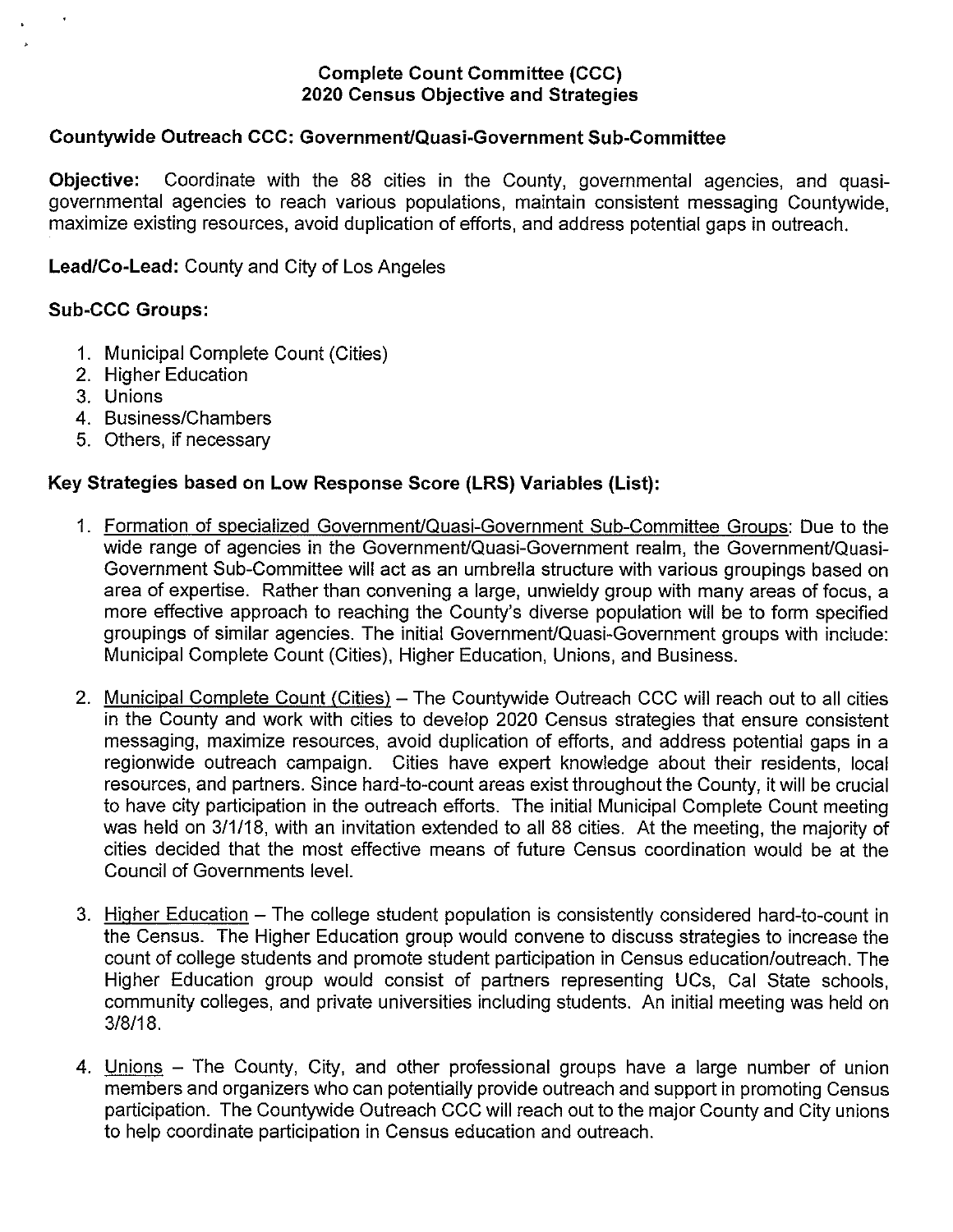- 5. Business Businesses and commerce depend on accurate Census data and have the ability to reach a wide variety of populations. The Countywide Outreach CCC would convene a group consisting of business interests which may include chambers of commerce, local business associations, trade groups, economic development groups, or small and large companies.
- 6. Create other groups, if necessary During the 2020 Census planning process, if other groups are needed based on specific areas of expertise, the Countywide Outreach CCC will identify and convene these groups to address gaps in outreach, particularly in hard-to-count areas.
- 7. Provide assistance in identifying hard-to-count areas and their characteristics The County's LRS Mapping Tool will be utilized by the Government/Quasi-Government groups and their members to identify high LRS areas and demographic information about those areas. For example, the LRS Mapping Tool can allow a city to visually confirm the hard-to-count areas located within the city, and determine what type of targeted outreach may be most effective in these areas. The Countywide Outreach CCC can provide assistance and information to the groups, if necessary.
- 8. Development of an action plan and identification of resources, partners, and opportunities for assistance — Based on the expertise of the Government/Quasi-Government groups listed above, the groups would determine what actions may need to be taken to ensure effective<br>outreach to the populations they serve. In order to maximize potential resources and In order to maximize potential resources and opportunities for outreach, each of the groups can assist by identifying information such as available locations for Census materials or Census Action Kiosks, trusted messengers who serve their communities, events to provide outreach, and channels for communicating Census outreach messaging.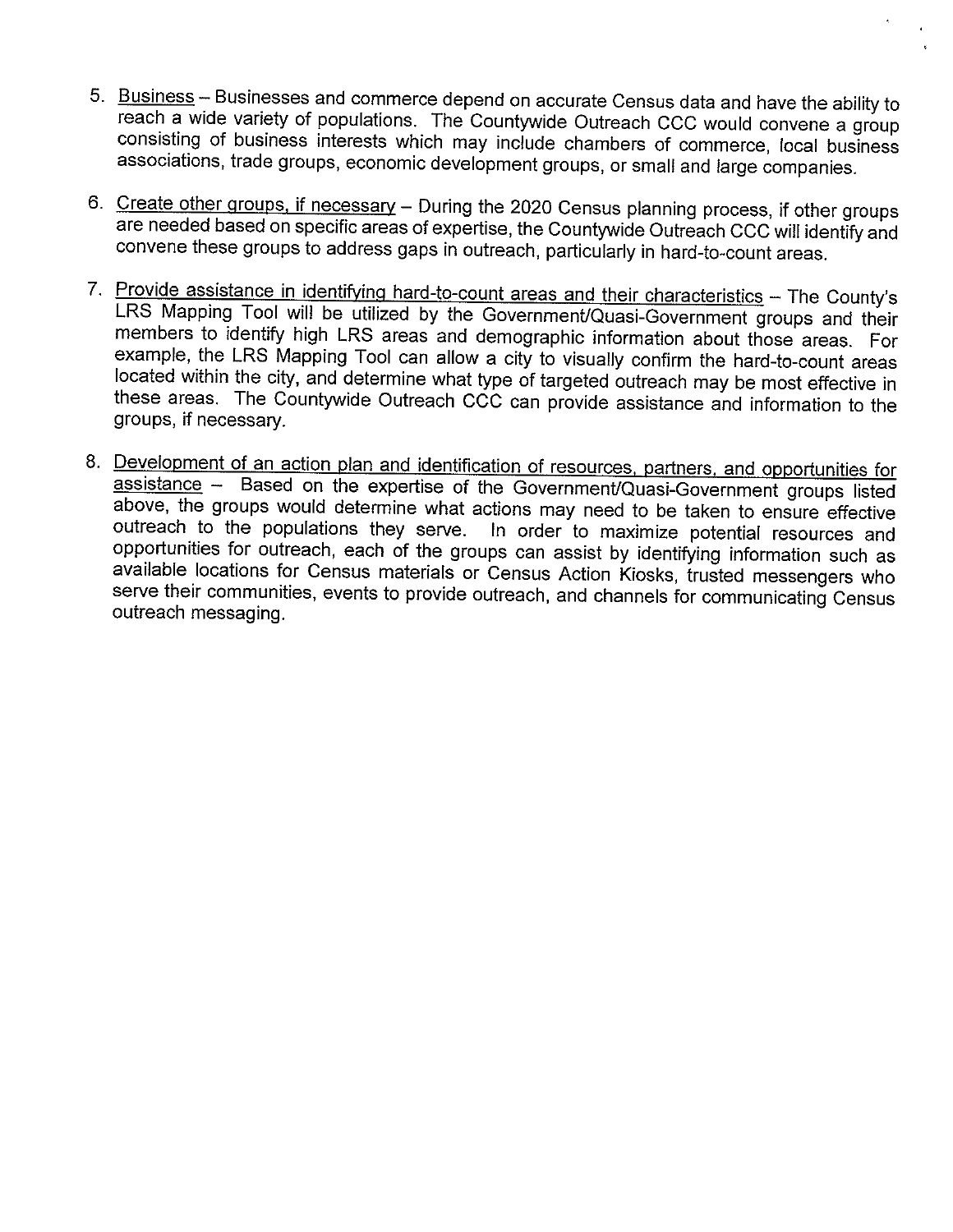### Countywide Outreach CCC: Stakeholder Sub-Committee/LA Community Table

Objective: As trusted community messengers, identify and work in concert with diverse stakeholders from various sectors to ensure a full, fair, and accurate Census count Countywide, focusing on geographic and demographic Hard-to-Survey (HTS) areas.

Lead: Advancement Project California

### CCC LA Community Table Members:

- 1. AARP
- 2. Advancement Project California
- 3. Alliance of Californians for Community Empowerment Los Angeles
- 4. AltaMed Health Services
- 5. Asian Americans Advancing Justice California
- 6. Asian Pacific Policy and Planning Council
- 7. Black Women for Wellness
- 8. California Association of Nonprofits
- 9. California Calls
- 10.California Native Vote Project
- 11. California Rural Legal Assistance
- 12. Coalition for Humane Immigrant Rights (CHIRLA)
- 13.Community Coalition
- 14. Consejo de Federaciones Mexicanas en Norteamérica
- 15.Children Now
- 16. Council on American Islamic Relations California
- 17. Disability Rights California
- 18. Empowering Pacific Islander Communities
- 19. Equality California
- 20. InnerCity Struggle
- 21. LA Voice
- 22. Mi Familia Vota
- 23. Mobilize the Immigrant Vote
- 24. NALEO
- 25. P1CC California

# Key Strategies based on Low Response Score (LRS) Variables (List):

1. Conduct Regional Tables: To assure a broad range of stakeholder input and participation in the 2020 Census effort, conduct periodic Regional Community Tables to develop a General Plan for a Coordinated Census Outreach Campaign and to implement the General Plan. Note: The first Regional Community Table meeting was conducted on February 12, 2018. Further, develop a timeline to target HTS jurisdictions, outreach to County Community-Based-Organizations, outreach to ethnic media outlets, and utilize data mapping tools and other research findings to identify HTS populations.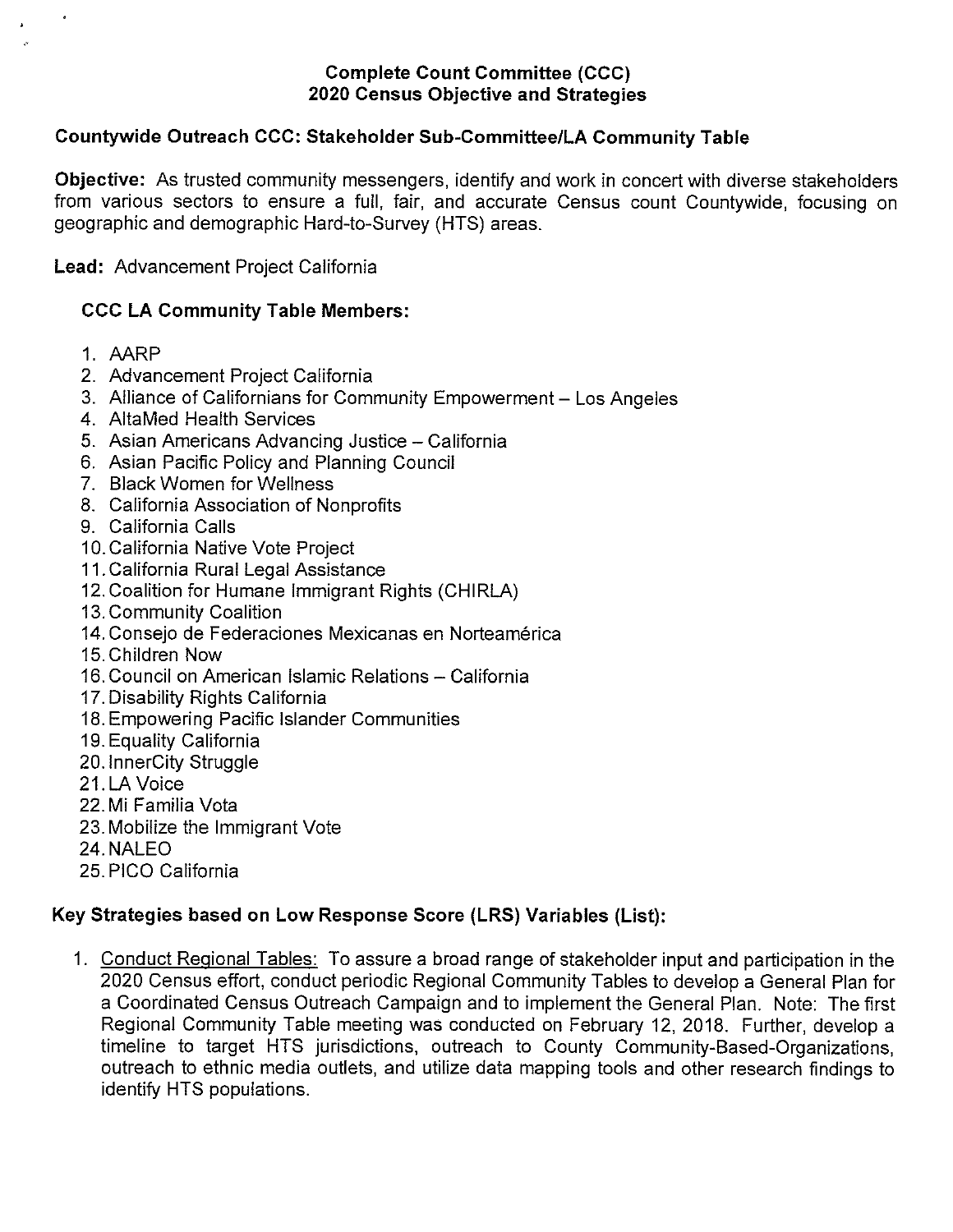2. Prepare a General Plan for a Coordinated Census Outreach Campaign: By May 2018, prepare a General Plan that: 1) ensures populations in Los Angeles County are accurately counted by increasing participation rates among HTS populations; 2) ensures the County, State and Census Bureau develop and implement robust outreach campaigns; and 3) ensures strategic, organizational alliances across the County.

k,

- 3. Joint Government/Community Participation Opportunities:
	- > Countywide Outreach CCC: Include stakeholders in the Countywide Outreach Complete Count Committee and other subcommittees. Identify additional partners that should be engaged in the 2020 Census effort.
	- > Message Testing and Research: Share message research and identify trusted messengers.
	- $\triangleright$  Census Action Kiosks (CAK): Utilize CBO locations as CAKs, encourage CBOs to assist with staffing County facility CAKs and provide language assistance.
	- > Census Goodwill Ambassadors (CGAs): Encourage CBO members to become CGAs and help recruit volunteers.
	- > Outreach Material Feedback and Distribution: Encourage CBOs to review Countywide translated outreach material.
	- > Outreach Events: Encourage CBOs to organize events at a CAK location, participate in community events, fold Census activities into existing or planned programming, and share/upload CBO Census events on a community calendar to be posted on governmentCensus websites.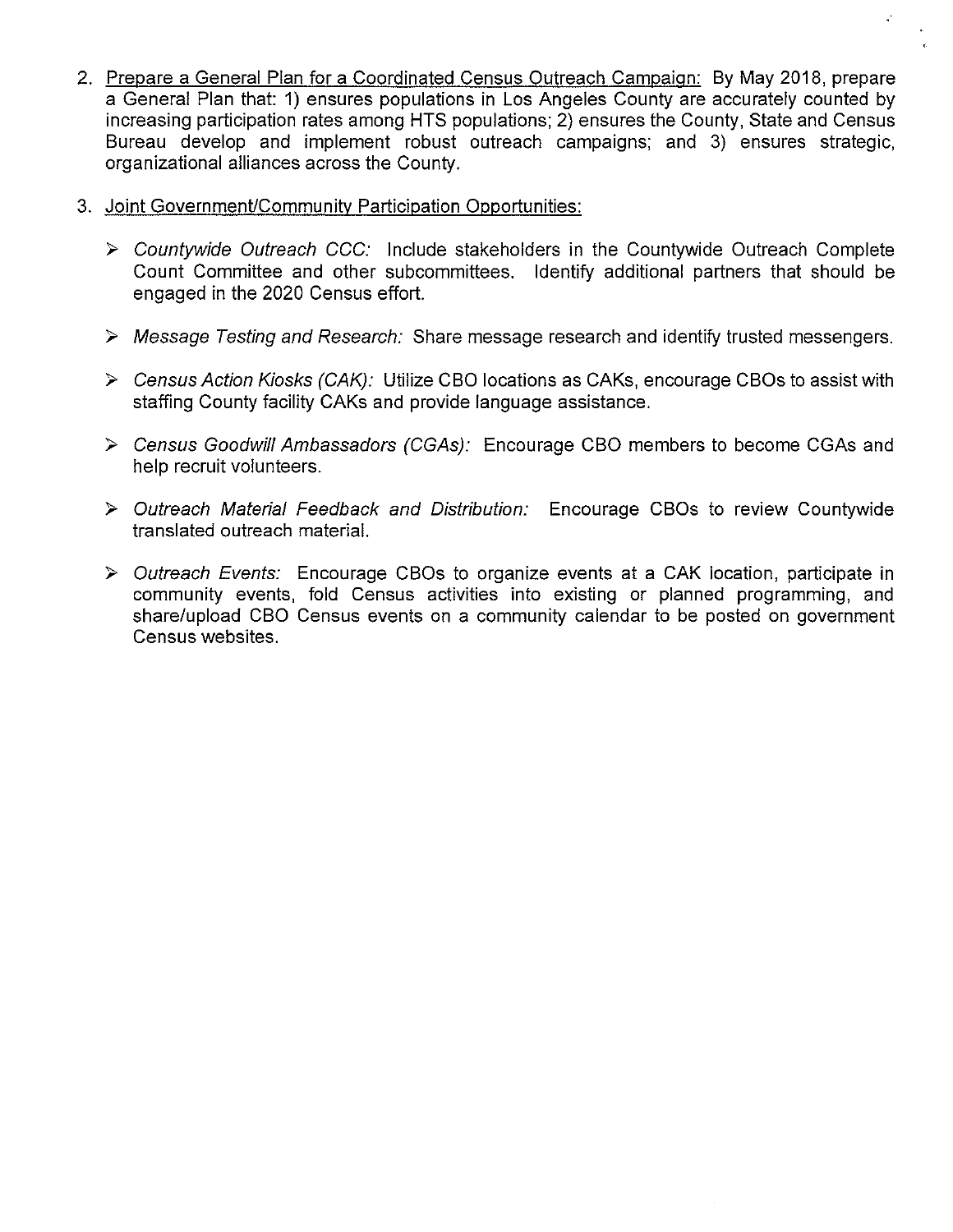#### Countywide Outreach CCC: Census Action Kiosk (CAK) Sub-Committee

\*content is subject to review by sub-committee members once they have convened.

Objective: Identify locations for CAKs where the public can obtain information and assistance in completing a Census form. Coordinate equipment and set-up, public access, staffing (Census Goodwill Ambassadors), instructions, and materials.

LeadlCo-Lead: Lead to be determined.

#### CCC Sub-committee Members:

The following departments have been identified as preliminary committee members to plan OAKs:

- 1. County Public Library
- 2. Los Angeles Public Library
- 3. County Parks and Recreation
- 4. Los Angeles Recreation and Parks

#### Key Strategies based on Low Response Score (LRS) Variables (List):

- 1. Identify Hard-to-Survey (HTS) Populations and Variables: Using the Low Response Score (LRS) mapping tool, identify and review "Very High" and "High" HTS population locations.
- 2. Identify and Match Potential Locations/Facilities: Refer to the LRS mapping tool and identify locations/facilities that serve HTS populations which could potentially support a CAK. This includes County-related departments and facilities (hospitals, clinics, libraries, parks, etc.), City-related departments and facilities, Community Based Organizations (CBO's) and other organizations that have spaces which serve HTS populations.
- 3. Engage Department Administrators and/or CBO Leadership: Reach out to the appropriate facility or departmental administrators to discuss the Countywide 2020 Census project, the potential to house a CAK at their facility (ies), and availability of volunteers or staffing support through trained "Census Goodwill Ambassadors" (CGA's).
- 4. Develop a Toolkit for the CGA Program: Provide instructions to recruit, train and staff CAK's utilizing CGA's.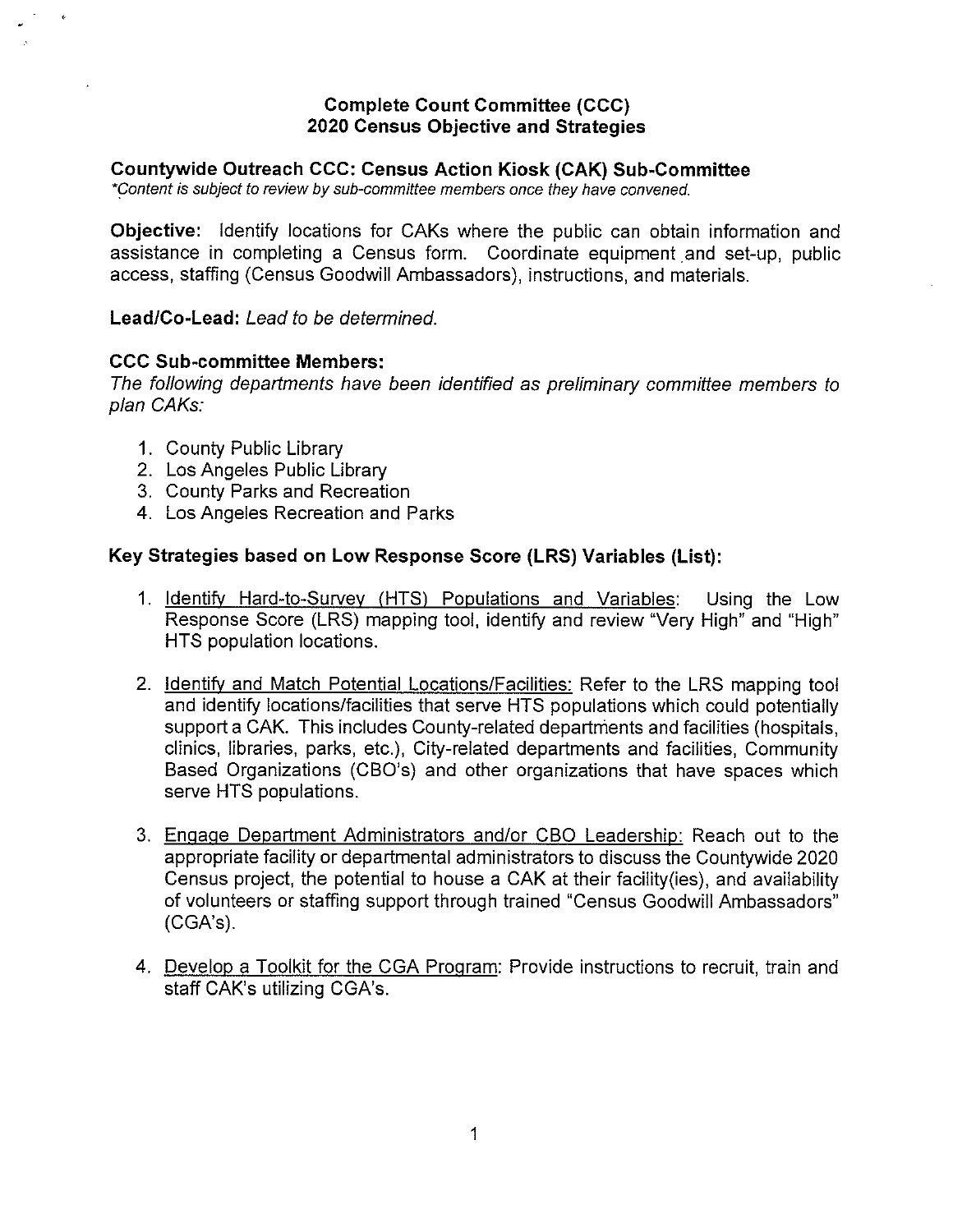5. Identify and Confirm Volunteer Organizations: Identify, confirm and track potential volunteers or onsite staff that could serve as CGA's and assist the public with questions related to the Census and filling out a Census form at a CAK. Work with County Departmental PlO/Communicators to identify staff from their respective departments and indicate how CGAs can assist in Countywide outreach at CAK's.

 $\frac{1}{2} \left( \frac{1}{2} \right) \frac{1}{2}$ 

- 6. Authorization of CAK's: Develop a process to confirm and track locations that can potentially support a CAK and support onsite-trained volunteers through the CGA program.
- 7. CAK Mapping Tool Layer: Assist and coordinate with the County Department CCC Sub-committee member (DRP-Technical/GIS) in the development of a mapping tool indicator/layer where CAK's can be identified, along with contact information and hours of operation.
- 8. Develop an Inventory and Needs Assessment of Potential CAK Locations: Identify and evaluate CAK space, computer availability, internet access, CGA availability, and/or overall ability to support a CAK. Utilizing the CAK mapping tool layer, identify and address gaps of service to HTS populations.
- 9. Promoting the CAKs: Coordinate outreach strategies with other CCC's and Subcommittees to promote the locations of the CAK's. Engage the public regarding the 2020 Census, and availability of CAK's.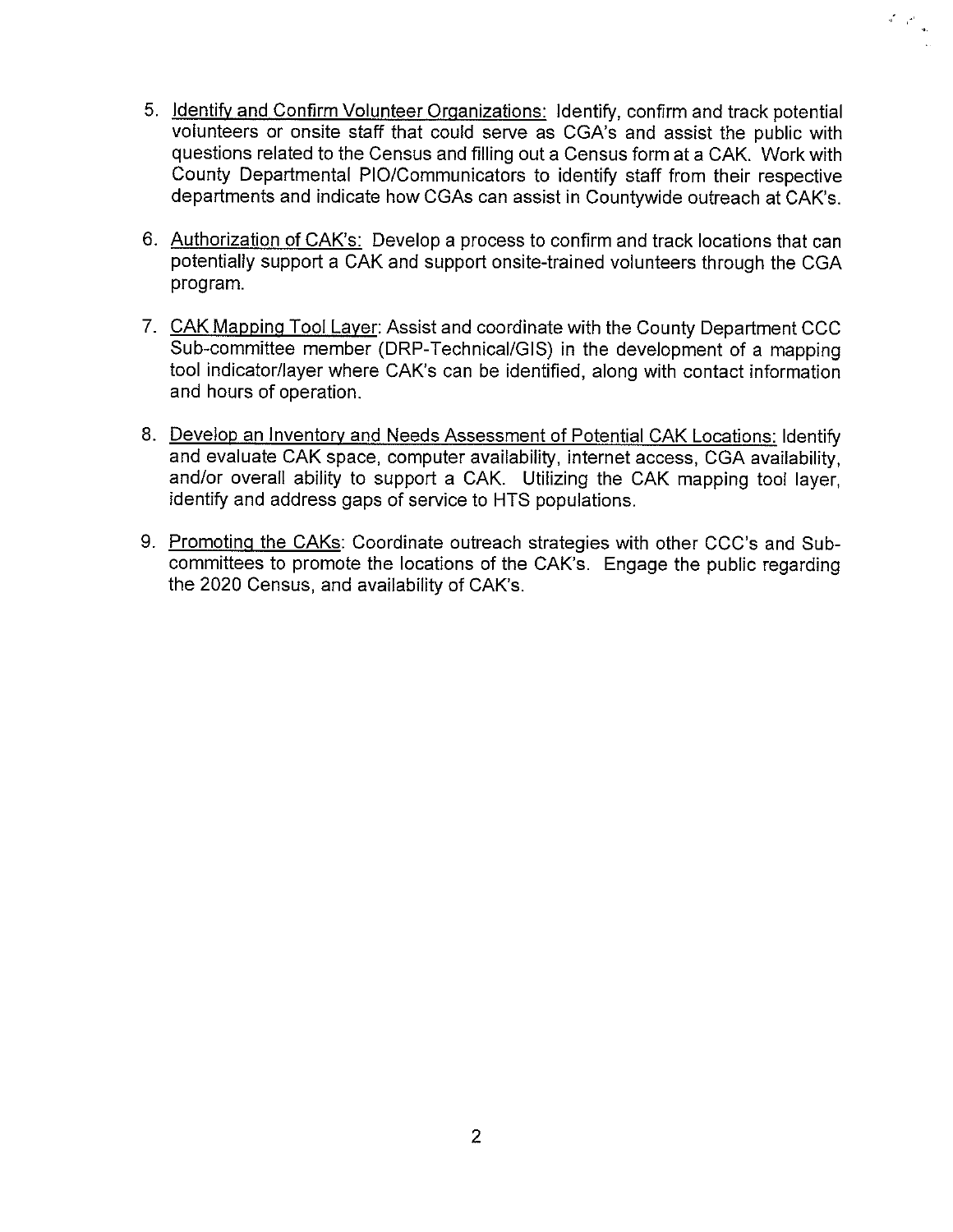#### **Complete Count Countywide Outreach Complete Count Committee**

# **Countywide Outreach Complete Count Committee** Count **Committee** Lead/Co-Lead: Maria de la Luz Garcia (City of Los Angeles), Dorothea Park (County of Los Angeles)

| <b>Timeframe</b><br>(Quarter)        | <b>Strategy (Action/Task)</b>                                                                                                                                                                                                                                                                                                                                                            | <b>Issues/Challenges</b>                                                                                                                                                       | <b>Status of Accomplishments/Deliverables</b>                                                                                                                                                                                                                                                                                                                                                                                                                                                                                                                        | <b>Next Steps</b>                                                                                                                                                                                                                    |
|--------------------------------------|------------------------------------------------------------------------------------------------------------------------------------------------------------------------------------------------------------------------------------------------------------------------------------------------------------------------------------------------------------------------------------------|--------------------------------------------------------------------------------------------------------------------------------------------------------------------------------|----------------------------------------------------------------------------------------------------------------------------------------------------------------------------------------------------------------------------------------------------------------------------------------------------------------------------------------------------------------------------------------------------------------------------------------------------------------------------------------------------------------------------------------------------------------------|--------------------------------------------------------------------------------------------------------------------------------------------------------------------------------------------------------------------------------------|
| January 16, 2018 -<br>April 16, 2018 | <b>Countywide Outreach Complete Count Committee</b>                                                                                                                                                                                                                                                                                                                                      |                                                                                                                                                                                |                                                                                                                                                                                                                                                                                                                                                                                                                                                                                                                                                                      |                                                                                                                                                                                                                                      |
|                                      | Identify and engage Sub-committees: 1. Identify necessary Sub-<br>committees to develop specialized education and outreach strategies, 2. such diverse entities such as<br>Identify potential members of these Sub-committees, 3. Arrange initial<br>meetings.                                                                                                                           | Coordinating meetings with<br>cities, governmental and quasi-<br>governmental entities,<br>community-based<br>organizations, and other groups<br>in the most effective manner. | 1. The following Sub-committees have been identified:<br>Stakeholder/Community Table, Government/Quasi-Government (which<br>consists of Municipal Complete Count (Cities), Higher Education, Unions,<br>Business/Chambers), County/City Departments, and Census Action Kiosks<br>(CAKs). The Stakeholder/Community Table convened a Regional Table on<br>2/12/18 and 3/15/18. The Municipal Complete Count Sub-committee met or<br>3/1/18. The Higher Education Sub-committee met on 3/8/18.                                                                         | Continue to establish the County/City<br>Departments, Government/Quasi-<br>Government (Unions,<br>Business/Chambers), and CAK Sub-<br>committees and set meetings.<br>Incorporate Immigration into the<br>Community Table framework. |
|                                      | Jtilization of a Los Angeles County Low Response Score (LRS) Mapping<br>Tool.                                                                                                                                                                                                                                                                                                            |                                                                                                                                                                                | LA County DRP and ISD created an online mapping application that identifies<br>Hard-to-Survey (HTS) areas and uses data from the U.S. Census Bureau<br>Planning Database to provide characteristics of these areas. The CCC will<br>utilize the mapping application's color-coded system to identify HTS<br>population areas throughout the County and use the demographic data<br>provided to assist in outreach efforts. The CCC has provided demonstrations<br>and presentations on the mapping application to the various Sub-<br>committees and other entities. |                                                                                                                                                                                                                                      |
|                                      | Convene full Complete Count Committee meetings to plan and discuss<br>the Countywide Outreach efforts, and provide news and updates on the<br>County, State, and Federal Census efforts.                                                                                                                                                                                                 |                                                                                                                                                                                | First Countywide Outreach CCC Meeting was held on 1/25/18 at LA City Hall.<br>Over 50 people representing 32 organizations attended the meeting. The<br>next full CCC Meeting was held on 3/22/18.                                                                                                                                                                                                                                                                                                                                                                   | Full Countywide Outreach CCC Meetings<br>will be held on the fourth Thursday, every<br>other month.                                                                                                                                  |
|                                      | Develop "On the Air" Communication campaign and "On the Ground"<br>Outreach campaign: 1. The CCC will utilize a consultant to develop<br>branding, messaging, and outreach campaigns led by trusted<br>messengers to reach all County residents with an emphasis on hard-to-<br>survey populations. 2. Start developing a statement of work for<br>potential contract with a consultant. |                                                                                                                                                                                | Met with CEO Contracts to determine possible contracting methods. Drafted Revise statement of work and share with<br>initial statement of work to share with County PIO.                                                                                                                                                                                                                                                                                                                                                                                             | Los Angeles City for their input.                                                                                                                                                                                                    |
|                                      | <b>Stakeholder/Community Table Sub-committee</b>                                                                                                                                                                                                                                                                                                                                         |                                                                                                                                                                                |                                                                                                                                                                                                                                                                                                                                                                                                                                                                                                                                                                      |                                                                                                                                                                                                                                      |
|                                      | Conduct Regional Tables: 1. To assure a broad range of stakeholder<br>input and participation in the 2020 Census effort, conduct periodic<br>Regional Tables to develop and implement a General Plan for a Census<br>Policy and Outreach Campaign.                                                                                                                                       | Incorporating the County/City<br>Office of Immigrant Affairs into<br>the Regional Tables.                                                                                      | The first Regional Table meeting was conducted on 2/12/18. The second<br>Regional Table meeting was held on 3/15/18 to discuss potential strategies<br>for the Stakeholder General Plan.                                                                                                                                                                                                                                                                                                                                                                             |                                                                                                                                                                                                                                      |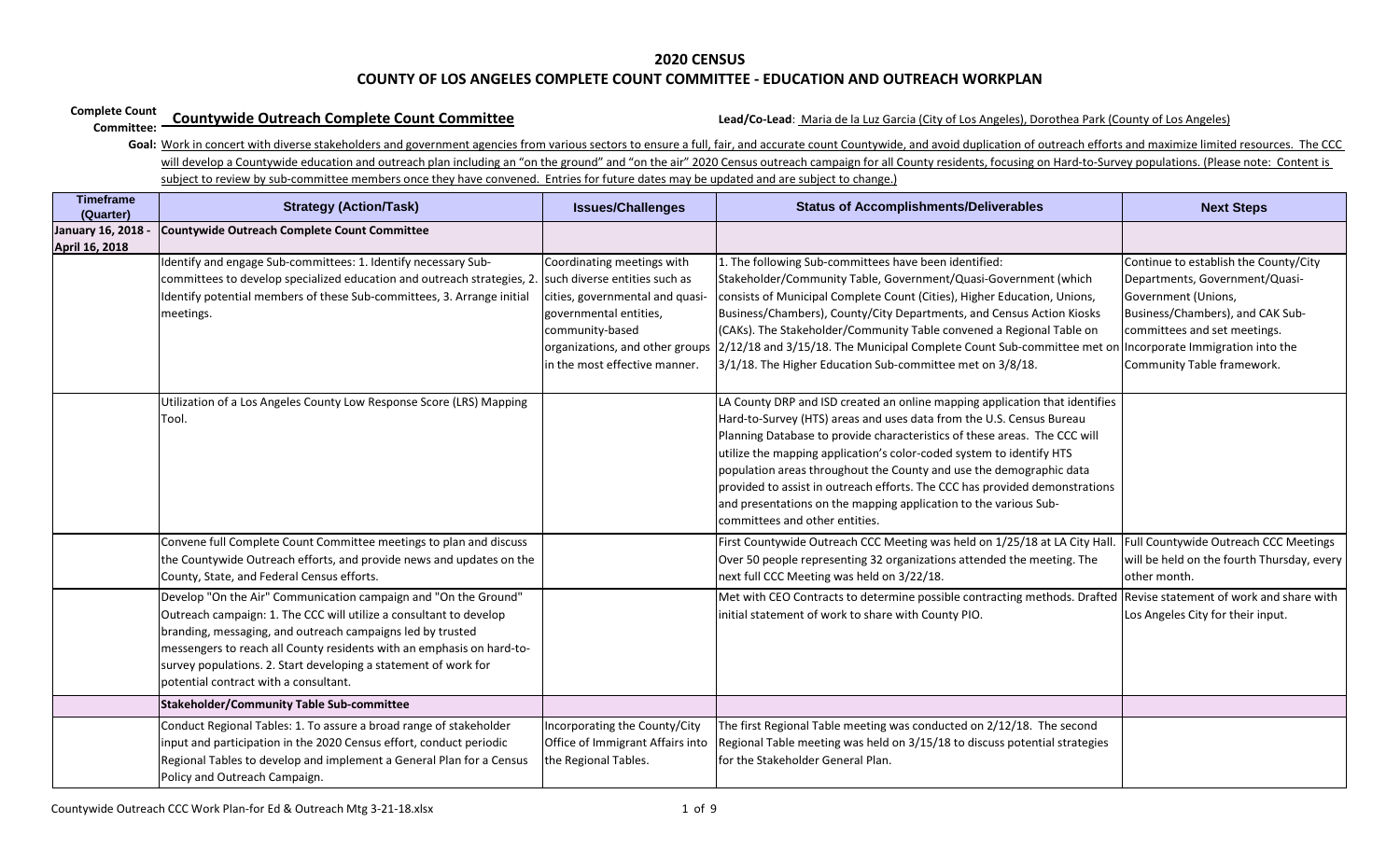#### **Complete Count Countywide Outreach Complete Count Committee**

# **Countywide Outreach Complete Count Committee** Count **Committee** Lead/Co-Lead: Maria de la Luz Garcia (City of Los Angeles), Dorothea Park (County of Los Angeles)

| <b>Timeframe</b><br>(Quarter) | <b>Strategy (Action/Task)</b>                                                                                                                                                                                                                                                                                                                                                                                                                            | <b>Issues/Challenges</b>                                                                                                    | <b>Status of Accomplishments/Deliverables</b>                                                                                                                                                                                                                                                                                                                                                                                                                                                                                                                                                                                                                                                | <b>Next Steps</b>                                                                                                                                                                         |
|-------------------------------|----------------------------------------------------------------------------------------------------------------------------------------------------------------------------------------------------------------------------------------------------------------------------------------------------------------------------------------------------------------------------------------------------------------------------------------------------------|-----------------------------------------------------------------------------------------------------------------------------|----------------------------------------------------------------------------------------------------------------------------------------------------------------------------------------------------------------------------------------------------------------------------------------------------------------------------------------------------------------------------------------------------------------------------------------------------------------------------------------------------------------------------------------------------------------------------------------------------------------------------------------------------------------------------------------------|-------------------------------------------------------------------------------------------------------------------------------------------------------------------------------------------|
|                               | Prepare a General Plan for a Census Policy and Outreach Campaign that:<br>. Ensures populations in California are accurately counted by increasing<br>participation rates among HTS populations; 2. Ensures the County, State<br>and Census Bureau develop and implement robust outreach campaigns;<br>3. Ensures the Census Bureau accurately updates its Master Address File;<br>and 4. Ensures strategic, organizational alliances across the County. |                                                                                                                             | Initial brainstorming session was held at the 2/12/18 Regional Table. More<br>detailed information and strategies will be discussed at the 3/15/18 Regional<br>Table.                                                                                                                                                                                                                                                                                                                                                                                                                                                                                                                        | Complete the General Plan by May 2018.                                                                                                                                                    |
|                               | Identify existing LA County Immigration Task Force efforts and<br>determine how to combine efforts to avoid duplication.                                                                                                                                                                                                                                                                                                                                 | Determine the best platform to<br>address immigration as it<br>relates to the Census.                                       | Conference call was held on 3/19/18 with Asian Americans Advancing<br>Justice, Advancement Project, CA Community Foundation, County Office of<br>Immigrant Affairs (OIA), City of LA, and CEO to explore a partnership to<br>address immigration. Four Task Force groups were identified (LA County<br>Immigration Protection and Advancement Task Force, Immigrant Integration<br>Task Force, Immigrant Health Access Task Force, Center For Immigrant<br>Integration Council). The County/City OIA would participate at the<br>Community Table. The County Immigration Protection and Advancement<br>Task Force, overseen by OIA, will include a Census strategy in its strategic<br>plan. | 1) Coordinate with the Advancement<br>Project CA to include the OIA. 2) Add a<br>Census strategy to the LA County<br>Immigration Protection and<br>Advancement Task Force.                |
|                               | Government/Quasi-Government Sub-committee                                                                                                                                                                                                                                                                                                                                                                                                                |                                                                                                                             |                                                                                                                                                                                                                                                                                                                                                                                                                                                                                                                                                                                                                                                                                              |                                                                                                                                                                                           |
|                               | Municipal Complete Count (Cities) - Coordinate with the 88 cities in the<br>County to determine the best means of coordinating Census strategies.                                                                                                                                                                                                                                                                                                        | Coordinating meetings that will<br>support communication<br>amongst the County's 88 cities<br>in the most effective manner. | At the 3/1/18 meeting, a majority of cities decided that the most effective<br>means of coordinating Census efforts would be at the Council Of<br>Governments (COG) level. Cities not in a COG would meet by region<br>(Palmdale/Lancaster and Pasadena). The CEO met with the Executive<br>Directors and Board Offices for the SFVCOG (3/9/18); South Bay Cities COG<br>(3/19/18); and SGVCOG (3/29/18).                                                                                                                                                                                                                                                                                    | Initiate meetings with the various COG<br><b>Executive Directors and Board Offices in</b><br>Los Angeles County to encourage them to<br>establish Census Committees or working<br>groups. |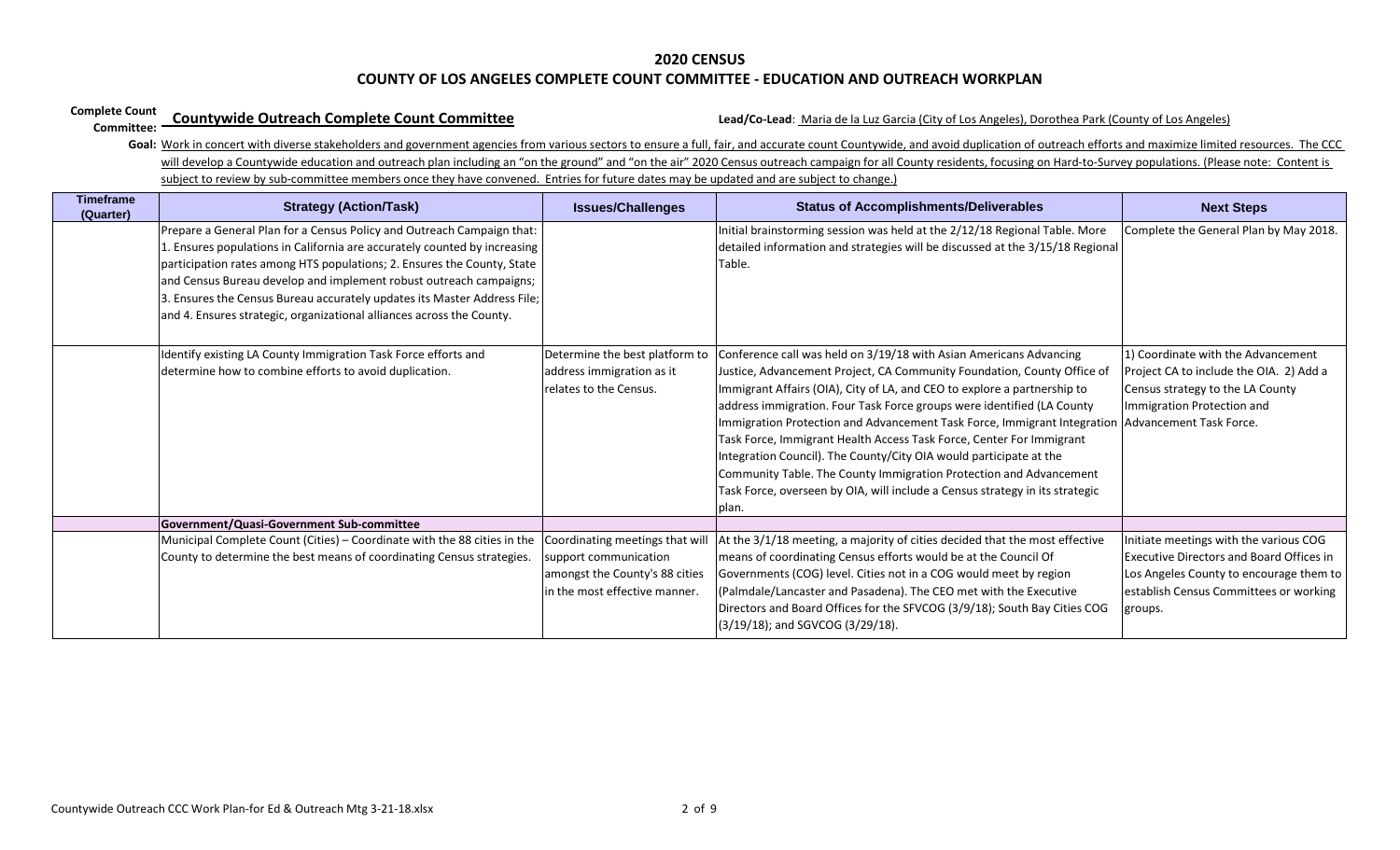#### **Complete Count Countywide Outreach Complete Count Committee**

# **Countywide Outreach Complete Count Committee** Count **Committee** Lead/Co-Lead: Maria de la Luz Garcia (City of Los Angeles), Dorothea Park (County of Los Angeles)

| <b>Timeframe</b><br>(Quarter) | <b>Strategy (Action/Task)</b>                                                                                                                                                                                                      | <b>Issues/Challenges</b>                                                                                                                                                                                                                                                                                                                                                                                                                                                           | <b>Status of Accomplishments/Deliverables</b>                                                                                                                                                                     | <b>Next Steps</b>                        |
|-------------------------------|------------------------------------------------------------------------------------------------------------------------------------------------------------------------------------------------------------------------------------|------------------------------------------------------------------------------------------------------------------------------------------------------------------------------------------------------------------------------------------------------------------------------------------------------------------------------------------------------------------------------------------------------------------------------------------------------------------------------------|-------------------------------------------------------------------------------------------------------------------------------------------------------------------------------------------------------------------|------------------------------------------|
|                               | Higher Education - Coordinate with educational institutions to develop<br>strategies for improving Census response from students.                                                                                                  | 1. Scheduling Sub-committee<br>meetings will be affected by<br>varied academic<br>university/college calendars and<br>schedules (quarter/ semester).<br>2. The launch of the 2020<br>Census on April 1, 2020 may be<br>concurrent with college break<br>or end of academic year. 3.<br>Engaging more public/private<br>higher education institutions. 4.<br>Identifying homeless student<br>population and coordinating<br>with the HHS CCC on developing<br>an outreach strategy. | The Higher Education Sub-committee met on 3/8/18 with 12 institutions in<br>attendance representing UCLA, USC, community colleges, state colleges, and and will solicit input from students.<br>private colleges. | Next meeting is scheduled for April 2018 |
| 16, 2018                      | April 16, 2018 - July Countywide Outreach Complete Count Committee                                                                                                                                                                 |                                                                                                                                                                                                                                                                                                                                                                                                                                                                                    |                                                                                                                                                                                                                   |                                          |
|                               | Continue to engage and convene Sub-committees: 1. See Sub-<br>committee updates below. 2. If necessary, CCC will identify additional<br>Sub-committees.                                                                            |                                                                                                                                                                                                                                                                                                                                                                                                                                                                                    |                                                                                                                                                                                                                   |                                          |
|                               | Develop "On the Air" Communication campaign and "On the Ground"<br>Outreach campaign: 1. Revised/finalize statement of work, 2. Based on<br>statement of work, start process of soliciting proposals or selecting a<br>contractor. |                                                                                                                                                                                                                                                                                                                                                                                                                                                                                    |                                                                                                                                                                                                                   |                                          |
|                               | Stakeholder/Community Table Sub-committee                                                                                                                                                                                          |                                                                                                                                                                                                                                                                                                                                                                                                                                                                                    |                                                                                                                                                                                                                   |                                          |
|                               | Finalize the General Plan for a Census Policy and Outreach Campaign.                                                                                                                                                               |                                                                                                                                                                                                                                                                                                                                                                                                                                                                                    |                                                                                                                                                                                                                   |                                          |
|                               | Government/Quasi-Government Sub-committee                                                                                                                                                                                          |                                                                                                                                                                                                                                                                                                                                                                                                                                                                                    |                                                                                                                                                                                                                   |                                          |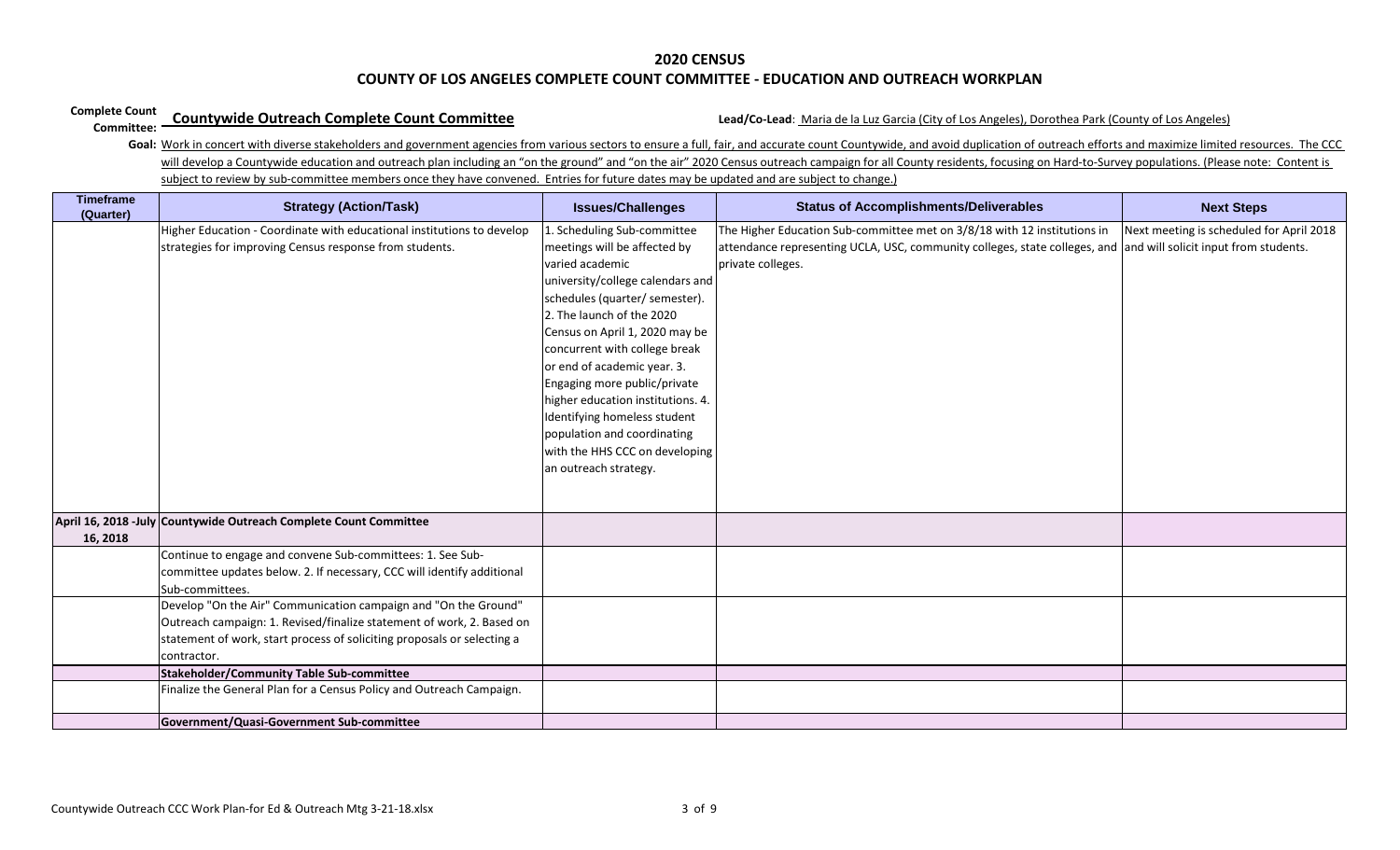#### **Complete Count Countywide Outreach Complete Count Committee**

# **Countywide Outreach Complete Count Committee**<br> **Committee:** County of Los Angeles)<br> **Committee:** County of Los Angeles)

| <b>Timeframe</b><br>(Quarter) | <b>Strategy (Action/Task)</b>                                                                                                                                                                                                                                                                                                                                                                                                                                                                                                                                                | <b>Issues/Challenges</b> | <b>Status of Accomplishments/Deliverables</b> | <b>Next Steps</b> |
|-------------------------------|------------------------------------------------------------------------------------------------------------------------------------------------------------------------------------------------------------------------------------------------------------------------------------------------------------------------------------------------------------------------------------------------------------------------------------------------------------------------------------------------------------------------------------------------------------------------------|--------------------------|-----------------------------------------------|-------------------|
|                               | Municipal Complete Count (Cities) - Schedule meetings with the various<br>COGs in LA County to establish Census Committees or working groups.<br>Letter will be sent by CEO to all cities requesting designation of a Census<br>liaison by 4/16/18 and preparation of their municipal Census strategy<br>plan by 6/29/18.                                                                                                                                                                                                                                                    |                          |                                               |                   |
|                               | Higher Education - Continue to coordinate with educational institutions<br>to develop strategies for improving Census response including soliciting<br>feedback from students and determining school schedules.                                                                                                                                                                                                                                                                                                                                                              |                          |                                               |                   |
|                               | Unions - Identify potential members of the Sub-committee and schedule<br>an initial meeting. Goal is to develop an outreach plan for government<br>employees, and training for CAKs and the Census Goodwill Ambassador<br>program.                                                                                                                                                                                                                                                                                                                                           |                          |                                               |                   |
|                               | Business/Chambers - Identify potential members of the Sub-committee<br>and arrange an initial meeting.                                                                                                                                                                                                                                                                                                                                                                                                                                                                       |                          |                                               |                   |
|                               | <b>County/City Departments Sub-committee</b>                                                                                                                                                                                                                                                                                                                                                                                                                                                                                                                                 |                          |                                               |                   |
|                               | Instruct Public Information Officers to coordinate and mobilize County<br>staff and department volunteers to participate in education/outreach<br>efforts: 1. PIOs/Communicators from Public Library, Parks and<br>Recreation, Consumer and Business Affairs, and the Registrar-<br>Recorder/County Clerk will be approached to participate as the core of<br>this Sub-committee, 2. Arrange initial meeting with the core group and<br>then the larger Sub-committee, 3. Share proposed strategies with all<br>Departmental PIOs/ Communicators for feedback and additions. |                          |                                               |                   |
|                               | Instruction will be provided to Departments to educate employees<br>about the Census and outreach efforts.                                                                                                                                                                                                                                                                                                                                                                                                                                                                   |                          |                                               |                   |
|                               | Develop Departmental Census outreach strategy plans: 1. Departments<br>will submit their Census plans by 6/29/18, 2. The Mayor of LA City issued<br>a directive requesting that City Departments develop departmental<br>plans by 6/29/18.<br><b>Census Action Kiosks (CAK) Sub-committee</b>                                                                                                                                                                                                                                                                                |                          |                                               |                   |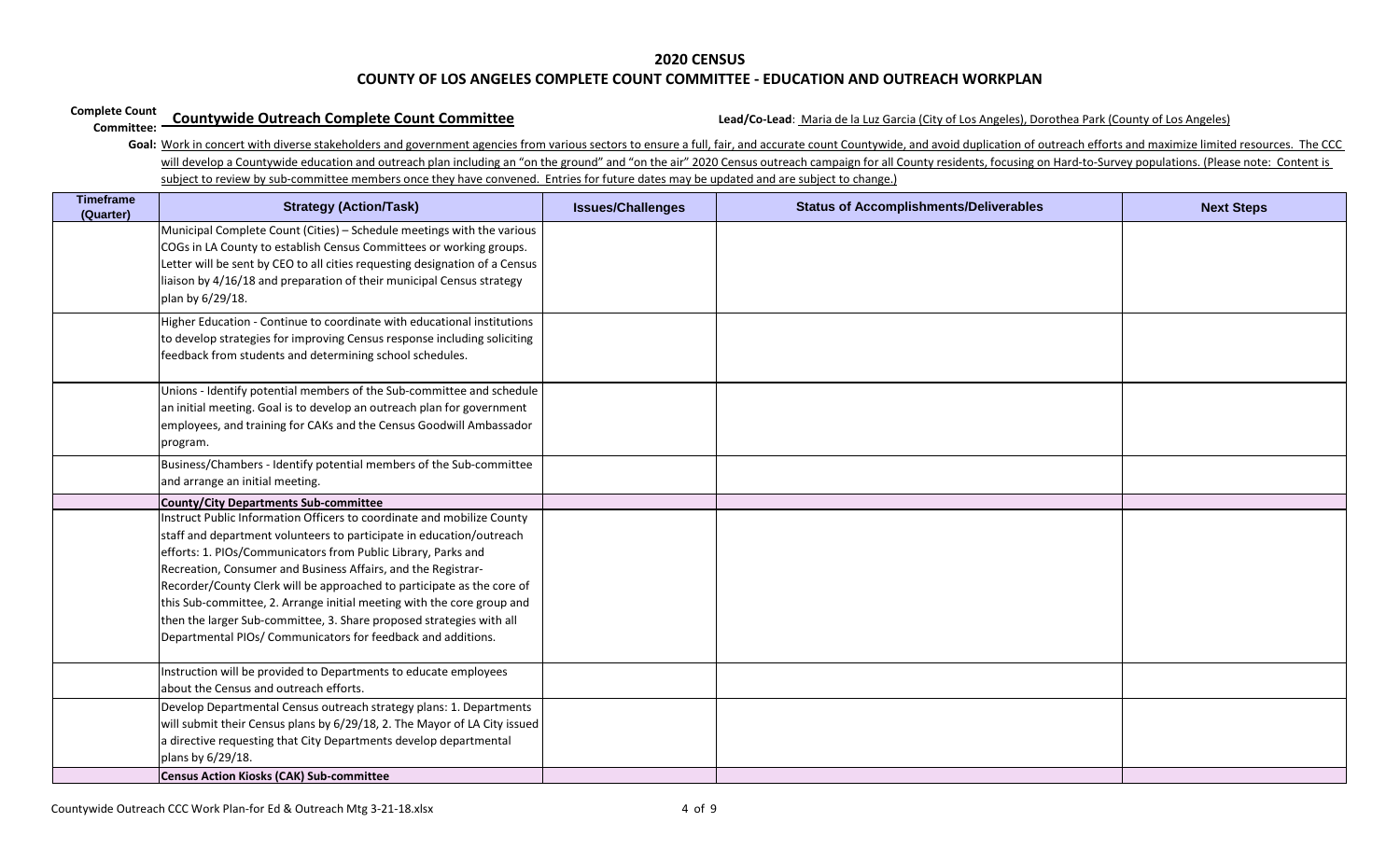#### **Complete Count Countywide Outreach Complete Count Committee**

# **Countywide Outreach Complete Count Committee** Count **Committee** Lead/Co-Lead: Maria de la Luz Garcia (City of Los Angeles), Dorothea Park (County of Los Angeles)

| <b>Timeframe</b><br>(Quarter)       | <b>Strategy (Action/Task)</b>                                                                                                                                                                                                                                                                                  | <b>Issues/Challenges</b> | <b>Status of Accomplishments/Deliverables</b> | <b>Next Steps</b> |
|-------------------------------------|----------------------------------------------------------------------------------------------------------------------------------------------------------------------------------------------------------------------------------------------------------------------------------------------------------------|--------------------------|-----------------------------------------------|-------------------|
|                                     | Identify potential members and convene a meeting of the CAK Sub-<br>committee.                                                                                                                                                                                                                                 |                          |                                               |                   |
|                                     | Identify and Match Potential Locations/Facilities: The Sub-committee<br>members will start identifying County/City locations and facilities that<br>could potentially support a CAK.                                                                                                                           |                          |                                               |                   |
| July 16, 2018 -<br>October 16, 2018 | Countywide Outreach Complete Count Committee                                                                                                                                                                                                                                                                   |                          |                                               |                   |
|                                     | Develop "On the Air" Communication campaign and "On the Ground"<br>Outreach campaign: 1. Select contractor for Countywide branding and<br>messaging campaign, 2. Develop a Countywide Census brand and logo,<br>3. Start determining locations and populations to conduct focus groups<br>and message testing. |                          |                                               |                   |
|                                     | Prepare for proposed County and/or State Census Launch: 1. Coordinate<br>with the City and/or State to determine a location and details about a<br>2020 Census public launch, 2. Los Angeles County branding should be<br>used for the launch.                                                                 |                          |                                               |                   |
|                                     | Review County Departmental and City Census strategy plans.                                                                                                                                                                                                                                                     |                          |                                               |                   |
|                                     | Stakeholder/Community Table Sub-committee                                                                                                                                                                                                                                                                      |                          |                                               |                   |
|                                     | Continue with implementation of General Plan.                                                                                                                                                                                                                                                                  |                          |                                               |                   |
|                                     | Message Testing and Research: Share message research and identify<br>trusted messengers.                                                                                                                                                                                                                       |                          |                                               |                   |
|                                     | Government/Quasi-Government Sub-committee                                                                                                                                                                                                                                                                      |                          |                                               |                   |
|                                     | Municipal Complete Count (Cities) - Continue working through COGs or<br>other arrangements on potential outreach strategies.                                                                                                                                                                                   |                          |                                               |                   |
|                                     | Higher Education - Continue to coordinate with educational institutions<br>to develop strategies for improving Census response and identifying any<br>additional partners.                                                                                                                                     |                          |                                               |                   |
|                                     | Unions - Conduct meeting and discuss possible strategies to educate and<br>engage government employees in Census efforts.                                                                                                                                                                                      |                          |                                               |                   |
|                                     | Business/Chambers - Continue to identify any additional partners and<br>develop potential outreach strategies.                                                                                                                                                                                                 |                          |                                               |                   |
|                                     | <b>County/City Departments Sub-committee</b>                                                                                                                                                                                                                                                                   |                          |                                               |                   |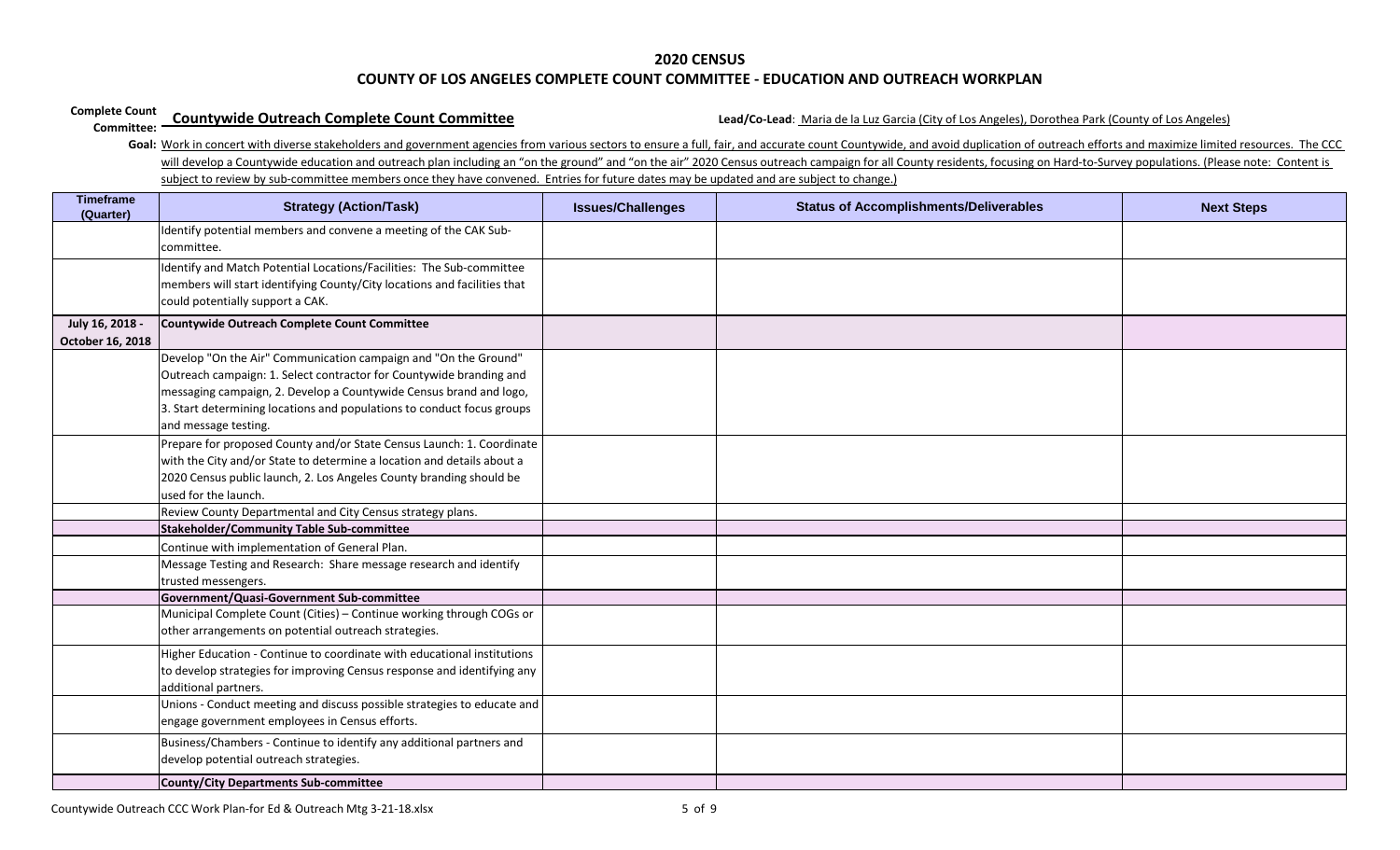#### **Complete Count Countywide Outreach Complete Count Committee**

# **Countywide Outreach Complete Count Committee** Count **Committee** Lead/Co-Lead: Maria de la Luz Garcia (City of Los Angeles), Dorothea Park (County of Los Angeles)

| <b>Timeframe</b><br>(Quarter)          | <b>Strategy (Action/Task)</b>                                                                                                                                                                                                                                                                                                                                                                                                                                                                                                                                                                                                                | <b>Issues/Challenges</b> | <b>Status of Accomplishments/Deliverables</b> | <b>Next Steps</b> |
|----------------------------------------|----------------------------------------------------------------------------------------------------------------------------------------------------------------------------------------------------------------------------------------------------------------------------------------------------------------------------------------------------------------------------------------------------------------------------------------------------------------------------------------------------------------------------------------------------------------------------------------------------------------------------------------------|--------------------------|-----------------------------------------------|-------------------|
|                                        | Map County Facilities: Work with the CCC's Technical/GIS member<br>(DRP) to explore developing a map overlay that can be used in<br>conjunction with the LRS mapping tool, identifying County facility<br>locations with public access. This can also assist with identifying overlap<br>and gaps within LRS/Hard-to-Survey (HTS) populations and other specific<br>audiences in coordination with other CCCs and Sub-committees. The<br>map overlay of County facilities can be designed to indicate where<br>Census-related services are available. If possible, coordinate with State<br>QACs to assure hard-to-survey areas are covered. |                          |                                               |                   |
|                                        | Finalize County Departmental Census strategy plans.                                                                                                                                                                                                                                                                                                                                                                                                                                                                                                                                                                                          |                          |                                               |                   |
|                                        | <b>Census Action Kiosks (CAK) Sub-committee</b>                                                                                                                                                                                                                                                                                                                                                                                                                                                                                                                                                                                              |                          |                                               |                   |
|                                        | Identify and Match Potential Locations/Facilities: Refer to the LRS<br>mapping tool and identify locations/facilities that serve HTS populations<br>which could potentially support a CAK. This includes County-related<br>departments and facilities (hospitals, clinics, libraries, parks, etc.), City-<br>related departments and facilities, Community Based Organizations<br>(CBO's) and other organizations that have spaces which serve HTS<br>populations.                                                                                                                                                                           |                          |                                               |                   |
|                                        | Engage Department Administrators and/or CBO Leadership: Reach out<br>to the appropriate facility or departmental administrators to discuss the<br>Countywide 2020 Census project, the potential to house a CAK at their<br>facility(ies), and availability of volunteers or staffing support through<br>trained "Census Goodwill Ambassadors" (CGAs).                                                                                                                                                                                                                                                                                        |                          |                                               |                   |
|                                        | Start developing the details about the operation and functions of the<br>CAKs and CGA program.                                                                                                                                                                                                                                                                                                                                                                                                                                                                                                                                               |                          |                                               |                   |
| October 16, 2018 -<br>January 16, 2019 | Countywide Outreach Complete Count Committee                                                                                                                                                                                                                                                                                                                                                                                                                                                                                                                                                                                                 |                          |                                               |                   |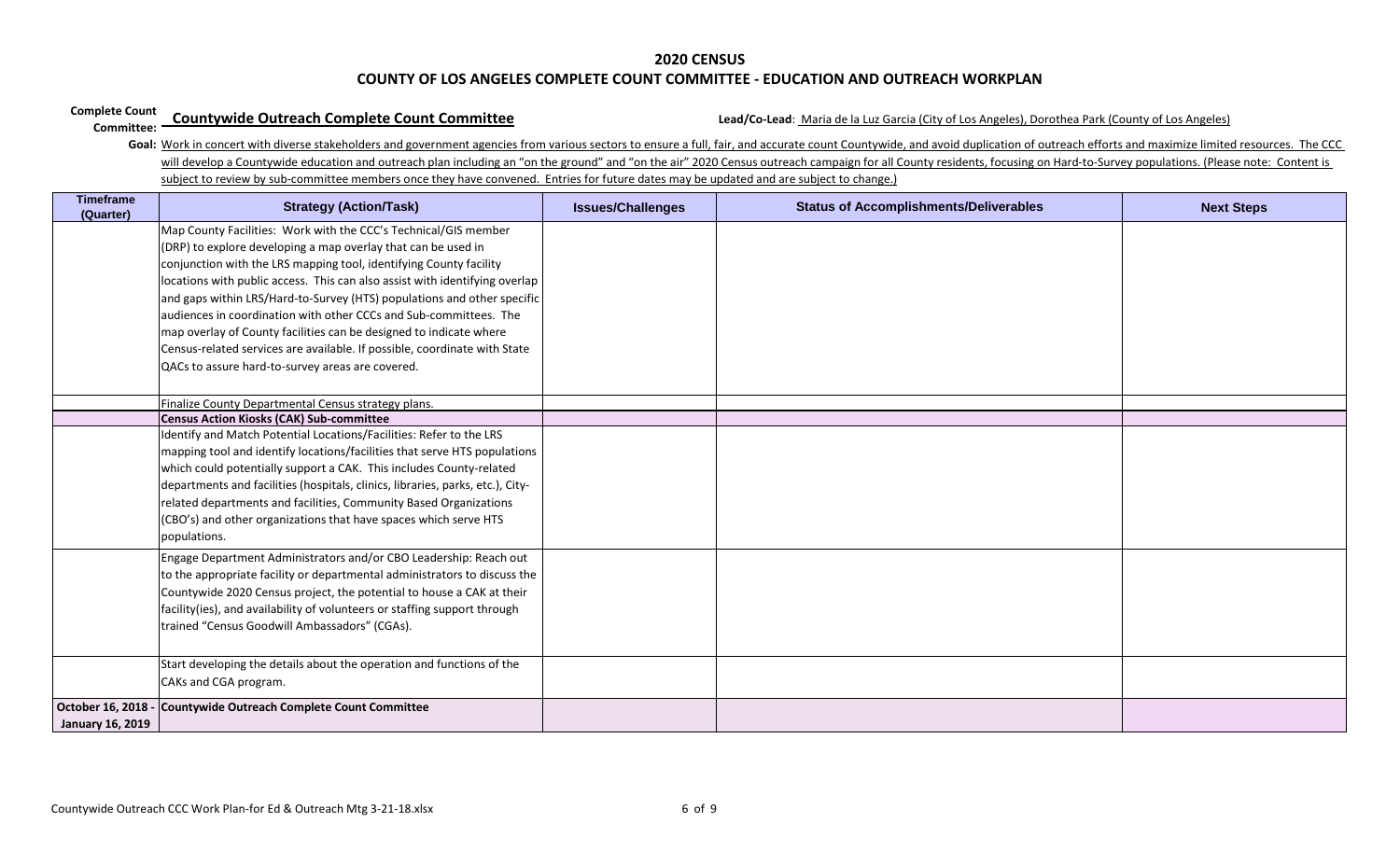#### **Complete Count Countywide Outreach Complete Count Committee**

# **Countywide Outreach Complete Count Committee** Count **Committee** Lead/Co-Lead: Maria de la Luz Garcia (City of Los Angeles), Dorothea Park (County of Los Angeles)

| <b>Timeframe</b><br>(Quarter) | <b>Strategy (Action/Task)</b>                                             | <b>Issues/Challenges</b> | <b>Status of Accomplishments/Deliverables</b> | <b>Next Steps</b> |
|-------------------------------|---------------------------------------------------------------------------|--------------------------|-----------------------------------------------|-------------------|
|                               | Develop "On the Air" Communication campaign and "On the Ground"           |                          |                                               |                   |
|                               | Outreach campaign: 1. Based on focus group and message testing, the       |                          |                                               |                   |
|                               | contractor will develop messaging; 2. Create and deploy the County        |                          |                                               |                   |
|                               | Census public website.                                                    |                          |                                               |                   |
|                               | <b>Stakeholder/Community Table Sub-committee</b>                          |                          |                                               |                   |
|                               | Identify additional partners that should be engaged in the 2020 Census    |                          |                                               |                   |
|                               | effort.                                                                   |                          |                                               |                   |
|                               | Continue with implementation of General Plan.                             |                          |                                               |                   |
|                               | Check if CBO locations would be interested in hosting CAKs, CBOs could    |                          |                                               |                   |
|                               | assist with staffing County/City facility CAKS, and any CBOs may be       |                          |                                               |                   |
|                               | interested in becoming Census Goodwill Ambassadors.                       |                          |                                               |                   |
|                               | Government/Quasi-Government Sub-committee                                 |                          |                                               |                   |
|                               | Municipal Complete Count (Cities) - Continue working through COGs or      |                          |                                               |                   |
|                               | other arrangements on potential outreach strategies and identifying       |                          |                                               |                   |
|                               | outreach partners such as local CBOs, business groups, or other entities. |                          |                                               |                   |
|                               |                                                                           |                          |                                               |                   |
|                               | Higher Education - Continue to coordinate with educational institutions   |                          |                                               |                   |
|                               | to develop strategies for improving Census response and identifying any   |                          |                                               |                   |
|                               | additional partners.                                                      |                          |                                               |                   |
|                               | Unions - Develop training materials to educate union membership.          |                          |                                               |                   |
|                               |                                                                           |                          |                                               |                   |
|                               | Business/Chambers - Continue to develop outreach strategies.              |                          |                                               |                   |
|                               | <b>County/City Departments Sub-committee</b>                              |                          |                                               |                   |
|                               | Identify Departmental Communication Options: Work with                    |                          |                                               |                   |
|                               | PIOs/Communicators to collect information and understand how County       |                          |                                               |                   |
|                               | departments communicate with their constituents (website, social          |                          |                                               |                   |
|                               | media, newsletters, community events, etc.).                              |                          |                                               |                   |
|                               | Map County Facilities: Continue work on identifying County facility       |                          |                                               |                   |
|                               | locations with public access.                                             |                          |                                               |                   |
|                               | <b>Census Action Kiosks (CAK) Sub-committee</b>                           |                          |                                               |                   |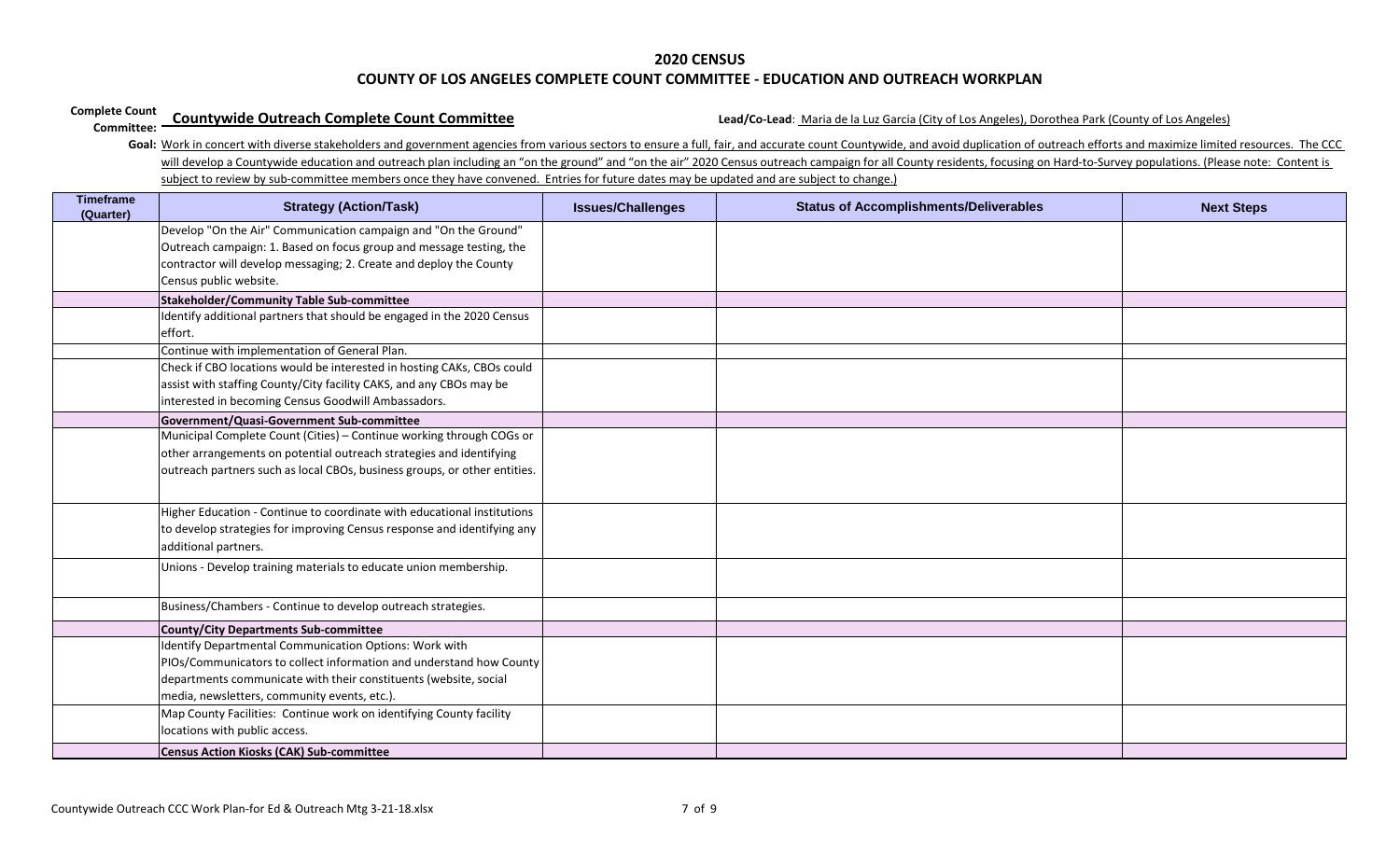#### **Complete Count Countywide Outreach Complete Count Committee**

# **Countywide Outreach Complete Count Committee** Count **Committee** Lead/Co-Lead: Maria de la Luz Garcia (City of Los Angeles), Dorothea Park (County of Los Angeles)

| <b>Timeframe</b><br>(Quarter)             | <b>Strategy (Action/Task)</b>                                                                                                                                                                                                                                                                                                                                                                                          | <b>Issues/Challenges</b> | <b>Status of Accomplishments/Deliverables</b> | <b>Next Steps</b> |
|-------------------------------------------|------------------------------------------------------------------------------------------------------------------------------------------------------------------------------------------------------------------------------------------------------------------------------------------------------------------------------------------------------------------------------------------------------------------------|--------------------------|-----------------------------------------------|-------------------|
|                                           | Identify and Match Potential Locations/Facilities: Continue to identify<br>locations/facilities that could potentially support a CAK including<br>County, City, CBOs, and other organizations that have spaces which<br>serve HTS populations.                                                                                                                                                                         |                          |                                               |                   |
|                                           | Develop a Toolkit for the CAK and CGA Programs including instructions<br>to recruit, train, and staff CAKs.                                                                                                                                                                                                                                                                                                            |                          |                                               |                   |
|                                           | Identify and Confirm Volunteer Organizations: Start to identify potential<br>volunteers or onsite staff that could serve as CGAs and assist the public<br>with questions related to the Census and filling out a Census form at a<br>CAK. Start working with Departmental PIO/Communicators to identify<br>staff from their respective departments and indicate how CGAs can<br>assist in Countywide outreach at CAKs. |                          |                                               |                   |
| <b>January 16, 2019</b><br>April 16, 2019 | <b>Countywide Outreach Complete Count Committee</b>                                                                                                                                                                                                                                                                                                                                                                    |                          |                                               |                   |
|                                           | Continue development of "On the Air" Communication campaign and<br>"On the Ground" Outreach campaign: Based on focus group and testing,<br>the contractor will develop messaging. Retest messaging through focus<br>groups.                                                                                                                                                                                            |                          |                                               |                   |
|                                           | Stakeholder/Community Table Sub-committee<br>Continue with implementation of General Plan.                                                                                                                                                                                                                                                                                                                             |                          |                                               |                   |
|                                           | Encourage CBOs to review Countywide translated outreach material and<br>provide feedback.                                                                                                                                                                                                                                                                                                                              |                          |                                               |                   |
|                                           | Government/Quasi-Government Sub-committee<br>Municipal Complete Count (Cities) - Cities will determine if they have<br>capacity and interest in hosting CAKs and can provide suggested<br>facilities/locations to the CAK Sub-committee.                                                                                                                                                                               |                          |                                               |                   |
|                                           | Higher Education Complete Count (Cities) - Educational institutions will<br>determine if they have capacity and interest in hosting CAKs and can<br>provide suggested facilities/locations to the CAK Sub-committee.                                                                                                                                                                                                   |                          |                                               |                   |
|                                           | Unions - Beginning training program to educate union members.                                                                                                                                                                                                                                                                                                                                                          |                          |                                               |                   |